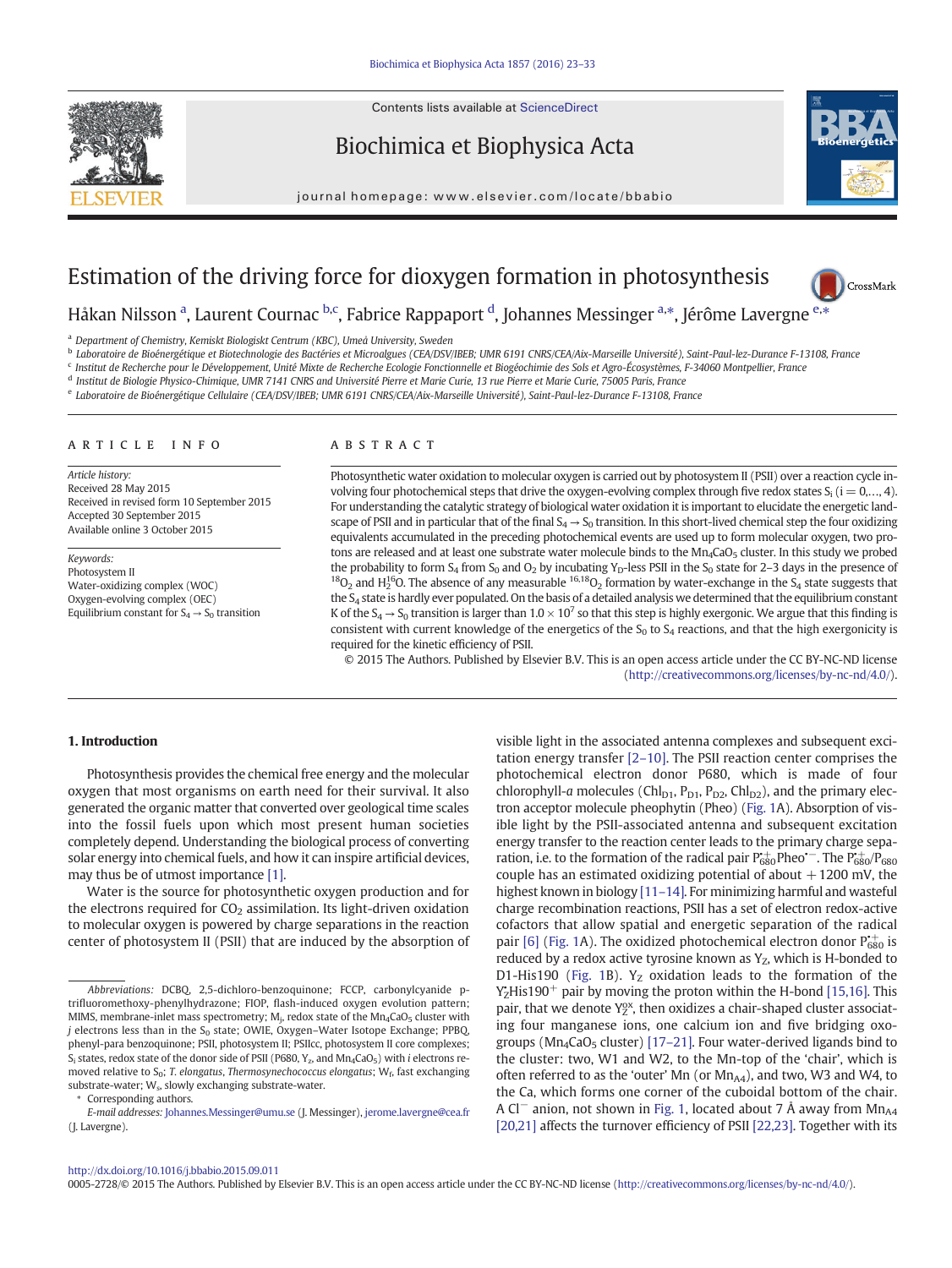<span id="page-1-0"></span>

Fig. 1. Panel A shows the spatial organization of the redox cofactors in PSII and the electron transfer pathways between them. Panel B: Detailed view of the molecular structure of the Mn<sub>4</sub>CaO<sub>5</sub> cluster in the S<sub>1</sub> state of PSII. In this orientation the 'chair' is lying side-wise. The figure is based on a crystal structure of a PSII monomer (PBD 3KZI) [\[32\],](#page-9-0) while the geometry of the Mn<sub>4</sub>CaO<sub>5</sub> cluster is based on density functional theory (DFT) calculations [\[33\].](#page-9-0) Mn ions: magenta (A4, B3, C2, D1), oxygen bridges: red (O1-O5), Ca ion: yellow, oxygen of water/ hydroxo ligands: blue (W1–W4).

protein environment and surrounding water molecules this inorganic cluster forms the oxygen-evolving complex (OEC), which, after four successive oxidations by  $Y_Z^{ox}$ , oxidizes two water molecules to molecular oxygen. For recent reviews on PSII and its water oxidase, see e.g. [\[8,10,24](#page-9-0)–31].

The accumulation of oxidizing equivalents (holes) in the PS II electron donor chain is formally described by Kok's S-states model [\[34,35\].](#page-9-0) Each S<sub>i</sub> state ( $i = 0...4$ ) is characterized by the presence of *i* such equivalents, and each photochemical turnover promotes an increment of  $S_i$  to  $S_{i+1}$  until state  $S_4$  is reached and the system spontaneously loops back to  $S_0$  while dioxygen is released (Fig. 2). After sufficient dark-adaptation  $S_1$  is the predominant state, since  $S_0$ ,  $S_2$  and  $S_3$  revert by different pathways to  $S_1$ . Formation of the  $S_4$  state triggers a series of reactions during which the four accumulated oxidizing equivalents are used up, the O–O bond is formed, molecular oxygen and two protons are released, and at least one substrate water molecule re-binds to the  $Mn_4$ CaO<sub>5</sub> cluster resetting it to the  $S_0$  state. The  $Mn_4CaO<sub>5</sub>$  cluster is thus the crucial interface between the one-electron photochemistry in the reaction center, and the four-electron, four-proton chemistry involved for oxidizing two water molecules to molecular oxygen.

In this paper, we use the  $S_i$  notation for specifying the number (i) of oxidizing equivalents present in  $P_{680}$ , Y<sub>z</sub> and/or the Mn<sub>4</sub>CaO<sub>5</sub> cluster (including substrate waters). This may – or may not – be the same as the number of equivalents ( $j \le i$ ) stored in the Mn<sub>4</sub>CaO<sub>5</sub> cluster and we denote the state of the latter as  $M_i$  (as found in previous literature, e.g. Refs. [\[36,37\]\)](#page-9-0). Since the longest-lived form of state  $S_4$  is in fact  $P_{680}Y_2^{ox}M_3$ , this notation is less ambiguous than " $Y_2^{ox}S_3$ ", which in current literature is variously referred to as an  $S_4$  or  $S_3$  state. There is as yet no experimental evidence for a state  $M_4$  of the cluster, which may occur in the transition pathway to O–O formation. We also add information on the net charge present in the  $Mn_4$ CaO<sub>5</sub> cluster. As a first approximation (see [38–[40\]\)](#page-9-0), one proton is released in the  $S_0 \rightarrow S_1$ and  $S_2 \rightarrow S_3$  transitions, and none on  $S_1 \rightarrow S_2$ , so that there is one net excess charge in states  $S_2$  and  $S_3$  compared to states  $S_0$  and  $S_1$  [\[25,41](#page-9-0)–43]. We shall keep track of this by featuring a ' $+$ ' charge on the M system when appropriate (i.e.,  $M_0$ ,  $M_1$ ,  $M_2^+$ ,  $M_3^+$ ). These notations are helpful for describing the successive forms of state  $S_4$ , where two protons are released at different stages (Fig. 2B).

The binding modes and sites of the substrate 'water' molecules to  $Mn_4$ CaO<sub>5</sub> cluster are not yet unambiguously identified. Rapid



Fig. 2. Panel A shows the Kok cycle of water-oxidation to molecular oxygen by the OEC in PSII. Both the original S state nomenclature and the 'P<sub>680</sub>YzM' notation used in this manuscript are given. B: P<sub>680</sub>Y<sub>Z</sub>M notation of the sub-states discussed in this manuscript for the S<sub>4</sub>  $\rightarrow$  S<sub>0</sub> transition. P<sub>680</sub>Y<sub>2</sub><sup>x</sup>M<sub>3</sub> (in bold) is the most stable S<sub>4</sub> state intermediate, for which the equilibrium constant K is evaluated.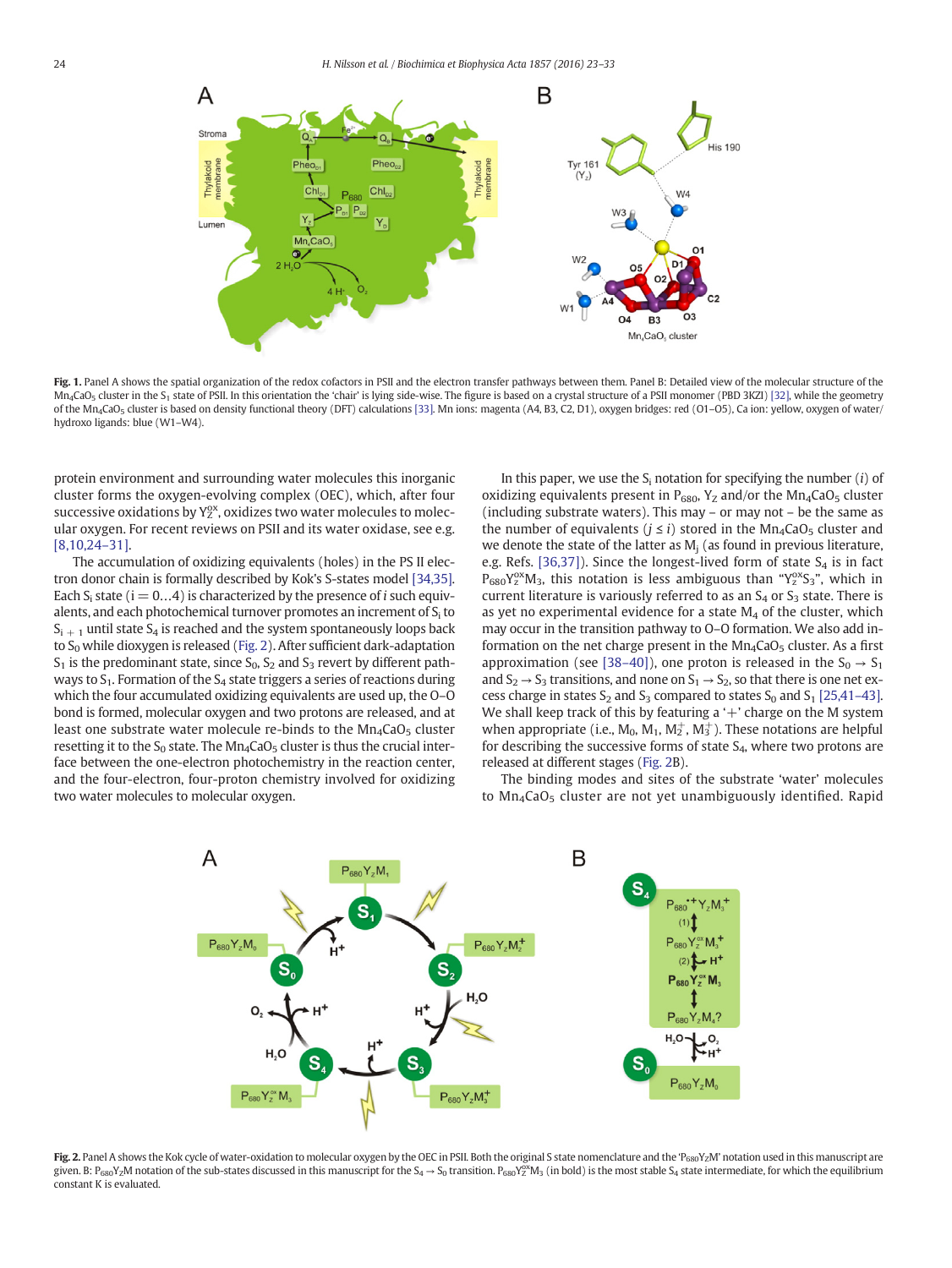<span id="page-2-0"></span> $\rm H_2^{18}O/H_2^{16}O$  exchange experiments in combination with mass spectrometric detection of the isotopologues of  $O<sub>2</sub>$  produced by a set of us flashes demonstrate that both substrate water molecules are exchangeable at different rates with bulk water molecules in all the  $S_i$  states. One of the two substrate water molecules is bound in all the  $S_i$  states to the  $Mn_4$ CaO<sub>5</sub> cluster, while the second substrate is bound at least in the S<sub>2</sub>,  $S_3$  and  $S_4$  states [\[29,44,45\].](#page-9-0) Present evidence favors W2, W3 and/or O5 [\[29,31,45](#page-9-0)–49] ([Fig. 1](#page-1-0)B) as substrate sites in the  $S_1$  and  $S_2$  states. An additional water, which likely becomes substrate in the next cycle [\[29,49,50\],](#page-9-0) is reported to bind to the open coordination site on Mn<sub>D1</sub> during the  $S_2 \rightarrow S_3$  transition [\[19,50,51\]](#page-9-0).

The driving force for  $O_2$  formation in the  $S_4 \rightarrow S_0$  transition has been a controversial issue for several years. In 2004 Clausen and Junge reported an experiment aimed at estimating this driving force by testing the effect of high oxygen pressure [\[52\]](#page-10-0). Increasing the concentration of the product will lower the equilibrium constant of the reaction, possibly bringing it to a stall if the effect is large enough. And such seemed to be the case, as the reaction was found half inhibited by only 2.3 bar  $O<sub>2</sub>$ partial pressure (i.e. ~10-fold the physiological oxygen concentration). This pointed to a rather small driving force ( $\Delta G_0$ ) of about 80 meV (i.e. an equilibrium constant K  $\approx$  20) for this final step (expressed under normal atmospheric conditions), and suggested that PSII is operating close to reversibility. A far-reaching geochemical consequence was the possibility that the current oxygen concentration of the atmosphere was set by the energetic profile of the photosynthetic water oxidase. The finding of a low equilibrium constant was in line with an earlier study by Vos et al., using electroluminescence, where K was estimated to be about 65 [\[36\]](#page-9-0).

However, the results of Clausen and Junge, which relied on the assignment of UV difference spectra to Mn oxidation state changes, were subsequently challenged by three independent studies. Haumann et al. employed time-resolved X-ray absorption measurements to follow the Mn oxidation changes directly during the turnover of PSII at O2 pressures of up to 16 bar. These experiments revealed no blockage of the  $S_4 \rightarrow S_0$  transition under any of the tested conditions [\[53\]](#page-10-0). Similarly, Kolling et al., using chlorophyll fluorescence to follow the S state turnover, found no evidence for product inhibition up to 11 bar  $O_2$ [\[54\]](#page-10-0). Finally, some of us demonstrated by membrane-inlet mass spectrometry (MIMS) that the production of  $^{18}O_2$  from H $_2^{18}O$  occurs at the same rate in the presence of 20 bar  $O<sub>2</sub>$  as with a similar  $N<sub>2</sub>$  pressure [\[55\]](#page-10-0). Thus, all three experiments point to a more substantial driving force than estimated by Vos et al. [\[36\]](#page-9-0) and Clausen and Junge [\[52\],](#page-10-0) but its exact magnitude remained unclear.

To estimate K, we designed a novel test for the  $S_4 \leftrightarrow S_0$  equilibrium that is based on "Oxygen–Water Isotope Exchange" (OWIE) in the S4 state. This was done using MIMS detection of the isotopic composition of the molecular oxygen after incubating PSII in the  $S_0$  state in the presence of  $^{18}O_2$  and H $_2^{16}$ O. Thanks to the sensitivity of MIMS and to the long-term stability of the  $S_0$  state in  $Y_D$ -less PSII preparations of Thermosynechococcus elongatus (T. elongatus) this method has unprecedented sensitivity. We report here a negative result that pushes the lower bound for K as high as 1.0  $\times$  10<sup>7</sup>. We argue that a high driving force for the  $S_4 \rightarrow S_0$  reaction is consistent with the available knowledge on the energetics of the S states and with theoretical considerations on the relation between the  $\Delta G_0$  and the reaction rate.

#### 2. Materials and methods

#### 2.1. Sample preparation

WT and  $Y_D$ -less (D2-Y160F-PSII) mutants of T. elongatus were grown and PSII core complexes (PSIIcc) isolated as described previously [\[56\].](#page-10-0) After preparation all samples were frozen in liquid  $N_2$  and stored at −80 °C until used.

For the experiments, the PSIIcc were suspended in a medium at pH 6.5 containing 15 mM CaCl<sub>2</sub>, 15 mM MgCl<sub>2</sub>, 40 mM MES and 1 M betaine (denoted as the "betaine buffer").

## 2.2. OWIE experiments

# 2.2.1. Partition of oxygen between aqueous and gas phases

The concentration of dissolved  $O<sub>2</sub>$  in water equilibrated with air at atmospheric pressure (i.e. a partial pressure of 0.21 bar) at  $T = 275$  K is  $[O_2]_0 = 420$  μM, corresponding to a coefficient of  $K_{H,pc}$  = 498 L atm mol−<sup>1</sup> in Henry's law (using Van't Hoff's equation with dln  $K_{H,pc}$  / d(1/T) = 1500 K and  $K_{H,pc}$  = 759 L atm mol<sup>-1</sup> at 298 K [\[57\]](#page-10-0)). From the ideal gas law, in a gas phase with volume  $V_G$ , and partial pressure P, one has N<sub>G</sub> moles, with N<sub>G</sub> = P  $\times$  V<sub>G</sub> / V<sub>m</sub>. After correcting for non-ideality [\[58\],](#page-10-0) one gets  $V_m = 22.6$  for T = 275 K and 1 atm. From Henry's law, in the liquid phase one has  $N_L$  moles such as  $N_L$  =  $P \times V_L$  / 498. Combining both expressions one gets:

$$
N_G/N_L = 22.1 \, V_G/V_L \tag{1}
$$

(independent of pressure). Hence, for equal gas and liquid volumes,  $\sim$ 95.5% of the oxygen molecules are present in the gas phase (at T  $=$ 298 K, the factor in Eq. (1) is 31.0 and the mole fraction in the gas phase is ~96.8%). Kinetic isotope effects for gas transfer into and out of water are in the per mil region and are thus neglected [\[59\]](#page-10-0). Two completely independent sets of OWIE experiments were performed to deal with the preference of  $O<sub>2</sub>$  to be in the gas phase. These are referred to in the following as OWIE-A and OWIE-B.

## 2.2.2. OWIE-A: gas phase sampling

Dark-adapted Y<sub>D</sub>-less PSIIcc of T. elongatus (3 mg Chl/mL in betaine buffer pH 6.5) were synchronized in the  $S_0$  state using the following illumination sequence: 1 laser pulse, 60 min dark, 3 pulses (spaced 1 s apart). The illumination and dark-incubation took place at room temperature in the absence of added electron acceptors using 200 μL aliquots in 4 mm diameter quartz EPR tubes. To achieve an even, saturating illumination the laser beam was divided into three beams of similar intensity that were aimed at the sample from three directions. The light source was a frequency-doubled Nd/YAG laser (Spectraphysics; 600 mJ/pulse; 9 ns pulse width). All subsequent steps were performed inside a glove box (VAC, Omni-Lab Systems) that maintained an inert  $N_2$  atmosphere  $(-0.1$  ppm  $O_2$ ).

300 μL aliquots of the S<sub>0</sub>-enriched PSII samples were loaded in the dark into septum capped vials (744  $\mu$ L; V<sub>G</sub> = 444  $\mu$ L) and then purged with  $18$ O<sub>2</sub> (Linde  $18$ O<sub>2</sub>, 97% enrichment) for 4 min under continuous stirring. The sample vials were sealed and incubated at 2 °C for up to 48.5 h under stirring. Five sample aliquots were withdrawn from the headspace ( $5 \times 20$  µL) at different times (0, 12.0, 24.0, 24.5 and 48.5 h) using a gas-tight sample lock syringe (Hamilton 1710SL). After sample withdrawal, the syringe needle was inserted through the small entry port into the MIMS sample chamber that was also placed inside the glove box. The needle was degassed for 15 min to remove the  ${}^{18}O_2/N_2$ gas content in the needle (this process was monitored via the mass spectrometer). The headspace sample was subsequently injected into the reaction cell and the oxygen isotopologue concentrations were measured at  $m/z = 32$ ,  $m/z = 34$  and  $m/z = 36$  from the peak amplitudes.

Control measurements were made with  $S_1Y_D$ -less PSIIcc (no preillumination) by incubating the dark-adapted sample with  $^{18}O_2$ . Three sample aliquots were withdrawn ( $3 \times 20$   $\mu$ L) from the gas headspace at different time points (0, 12 and 24 h). The extent of gas leakage via the septum was determined by incubating water (300  $\mu$ L) with  $^{18}O_2$ and analyzing sample aliquots that were withdrawn from the gas headspace at 0, 23, 34 and 38 h.

The leakage of  ${}^{18}O_2$  out of the vial was ~30% over 48 h, which was largely due to taking out a total of 80 μL from the gas phase for sampling (see Fig. S1 in the Supplementary Material). This leads to an average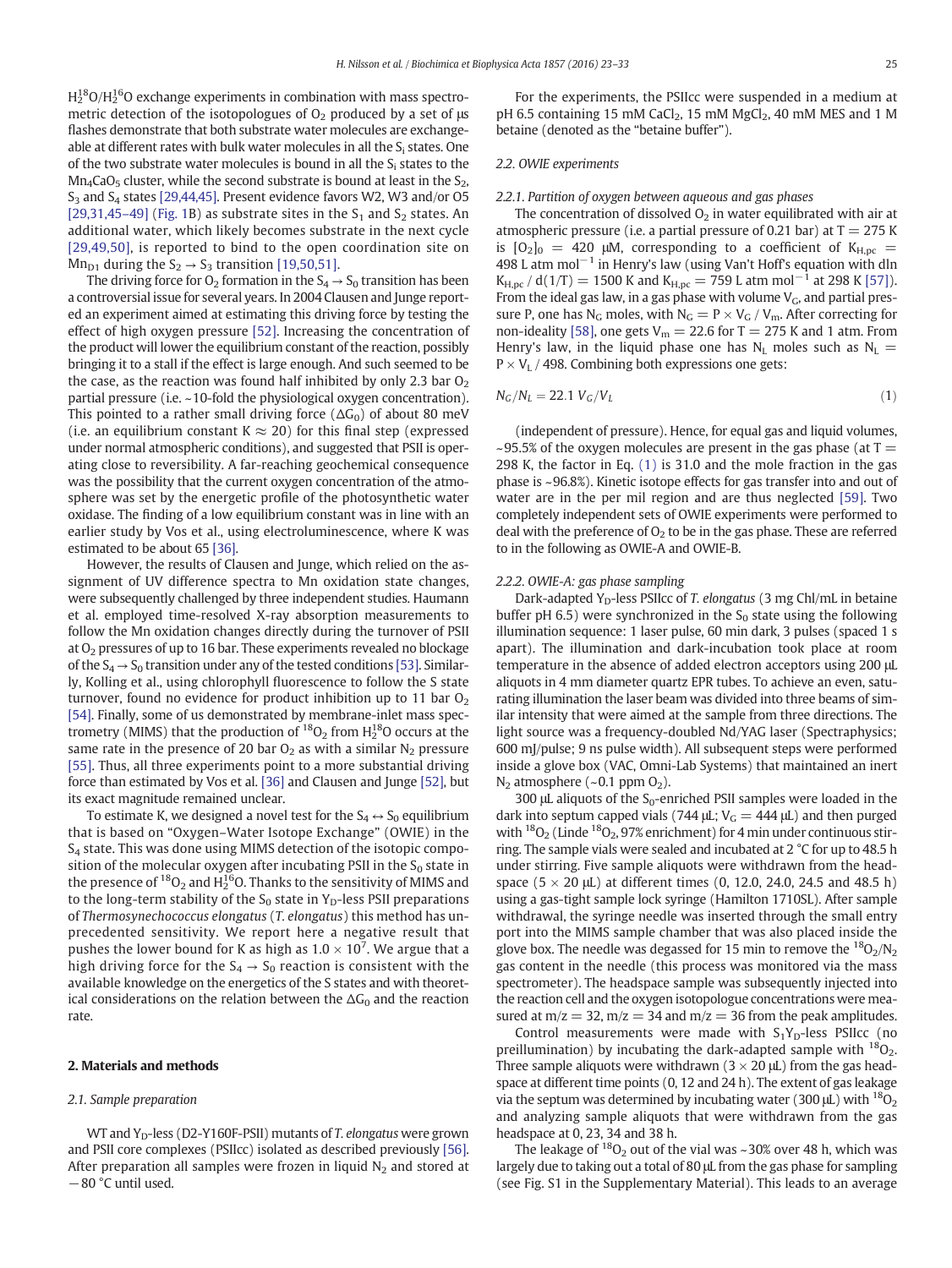<span id="page-3-0"></span>concentration of  ${}^{18}O_2$  in the aqueous phase of about 85% of its saturated value under 1 bar O<sub>2</sub> pressure ( $\geq 97\%$ <sup>18</sup>O<sub>2</sub>), i.e. [<sup>18</sup>O<sub>2</sub>] = 1.65 mM.

The MIMS measurements were performed with a magnetic sector field isotope ratio mass spectrometer (ThermoFinnigan Delta V Plus) connected to the sample chamber (165 μL [\[44\]\)](#page-9-0) via a cooling trap filled with a dry ice/ethanol mixture [\[60](#page-10-0)–62]. The reaction cell was separated from the high vacuum inlet ( $5 \times 10^{-8}$  bars) by a gas permeable silicon membrane, ~25 μm thickness (Mempro MEM-213) that was supported by a porous Teflon disk,  $\varnothing \approx 10$  mm (Bel-Art Products).

## 2.2.3. OWIE-B: liquid sampling

Before enriching dark-adapted  $Y_D$ -less PSIIcc of T. elongatus in the  $S_0$ state the sample suspension was saturated with  $^{18}O_2$ . Then, ~390  $\mu$ L aliquots were filled into cylindrical glass tubes (length ~ 30 mm, internal diameter  $\sim$  4 mm) and sealed with plasticine plugs, avoiding the presence of any significant gas space between the liquid and stopper. The Y<sub>D</sub>-less PSIIcc suspensions had a Chl concentration of 270 μM in the betaine buffer at pH 6.5, with 100 μM phenyl-para benzoquinone (PPBQ) and 100 nM carbonylcyanide p-trifluoromethoxy-phenylhydrazone (FCCP). FCCP was added to the sample to accelerate the  $S_2 \rightarrow S_1$  deactivation in order to reduce the time interval between the pre-flash and the group of three flashes to 60 s [63–[65\]](#page-10-0). Control samples were prepared in the same way, but without PSII. The PSII samples were illuminated with laser pulses through a Y-shaped light guide with rectangular output windows, illuminating the tubes from both sides, thus ensuring saturating homogeneous illumination of the samples. After one preflash and 60 s darkness, three flashes spaced by 2 s were fired, setting PSII predominantly into the  $S_0$  state. Half of the samples were tested right away and the other half was kept for three days in total darkness at 25 °C.

Both for the  $t = 0$  and  $t = 72$  h samples, the content of the tubes was divided into two parts: the first one (200 μL) was used for oxygen isotopes determination and the rest was 15-fold diluted, supplemented with 200  $\mu$ M PPBQ as an electron acceptor and used for testing the  $O<sub>2</sub>$ evolution rate (measured by MS) under continuous light of saturating intensity. The determination by MIMS of the abundance of oxygen isotopes was carried out by laying down 200 μL of the samples on the inlet membrane under a nitrogen atmosphere. The response of the spectrometer to gas diffusion within the sample and across the membrane consisted of a ~15 s rise followed by a decrease ( $t_{1/2}$  ~ 60 s). For each isotope ( $m/z = 32$ , 34 and 36), we integrated the response over 60 s after the peak.

MIMS measurements were performed with a magnetic sector mass spectrometer (Thermo Fisher Scientific Prima-δB). The spectrometer was connected with a temperature-regulated sample chamber (cylindrical Hansatech oxygen electrode chamber) via a stainless steel vacuum line passing through a cooling trap consisting in a Dewar-held thermal bath fluid (Julabo Thermal HY) maintained at −80 °C by an immersion cooler (Julabo FT-902). The sample liquid phase was separated from the vacuum line by a 25 μm-thick Teflon membrane (YSI 5793) located at the bottom of the chamber and settled on a stainless steel frit disk. The measuring chamber was thermostated at 25 °C using a water jacket and continuously flushed with  $N_2$  before and during sample deposition and analysis.

## 2.3. Determination of the  $S_0$  population

The efficiency of the  $S_0$  enrichment was tested with MS detection of flash-induced oxygen evolution patterns (FIOPs). Prior to the FIOP measurement the sample was diluted to a Chl concentration of 0.3 mg/mL in the betaine buffer pH 6.5 containing 0.5 mM PPBQ. Isotopically labeled water ( $H_2^{18}$ O, 97.6% enrichment, Medical Isotopes, Inc.) was added to the sample suspension (24% final concentration) to maximize labeled oxygen products. The sample was loaded into the mass spectrometer reaction cell and a series of 12 flashes (Xenon lamp, ~6 μs FWHM) spaced by 25 s dark periods were given to the sample to obtain the



Fig. 3. FIOP of Y<sub>D</sub>-less PSIIcc samples enriched in the S<sub>0</sub> state. The black curve is the experimental response of the MS (with  $\Delta t = 25$  s between flashes) obtained with an H<sub>2</sub><sup>8</sup>O-enrichment of 24%. The red curve is a fit with a 2-exponential function (Eq. S1 in Supplementary Material) to simulate the apparatus response and the following Kok parameters: miss coefficient = 15.8%, double hit coefficient = 5.14%, initial  $S_0 = 55\%$  (and initial  $S_1 =$ 45%). An activity parameter of  $d = 0.96$  was employed to account for the loss of active centers during the flash train. For details on the fit procedure see Text S1 with Figs. S2–S4 and Table S1 in Supplementary Material.

FIOP [\[44\],](#page-9-0) as shown in Fig. 3. From a fit of these data, one estimates that the illumination procedure results in a 55% fraction of  $S_0$  (for details see Text S1 with Figs. S2–S4 and Table S1 in the Supplementary Material).

# 2.4. Long-term stability of  $S_0$  in Y<sub>D</sub>-less PSIIcc

To test the stability of the  $S_0$  state over longer time periods, we monitored the EPR signal associated with  $S_0$  [\[66,67\]](#page-10-0) before and after 2-days dark-incubation on ice and even after 3-days at 20 °C. No significant change in the amplitude of the  $S_0$  signal was observed, showing that no unwanted redox agent interacts with  $S_0$  on a long time scale (see Text S2 with Fig. S5 in the Supplementary Material).

The overall resistance of the water oxidase to prolonged dark incubation at 25 °C was tested by measuring the oxygen evolution rate at the beginning and end  $(t = 72 h)$  of the incubation period. This showed an activity loss of ~5%.

# 3. Results

The Oxygen Water Isotope Exchange (OWIE) approach for determining the equilibrium constant K of the  $S_4 \rightarrow S_0$  reaction relies on the exchange of one  $H_2^{18}O$  substrate in state  $S_4$  of photosystem II with one bulk  $H_2^{16}O$  molecule (with a rate constant  $k_{4,f}$  to be discussed later). Mass spectrometric detection of subsequent <sup>16,18</sup>O<sub>2</sub> formation (or of  $H_2^{18}O$ ) allows discerning if the S<sub>4</sub> state was transiently populated in the dark as a result of the equilibrium with  $S_0$  and  $^{18}O_2$  (Scheme 1):

$$
S_0 + {}^{18}O_2 \xrightarrow{+10 \atop +10} S_4 (H_2^{18}O)_2 \xrightarrow{+20 \atop +10^9} S_4 (H_2^{18}O, H_2^{16}O) \xrightarrow{+10 \atop +10^9} S_0 + {}^{16,18}O_2
$$

Reactions ([1](#page-2-0)) and ([3\)](#page-6-0) are the equilibrium under study, with an associated constant of 1/K and K, respectively. Here, we denote as K the dimensionless ratio  $[S_0] / [S_4]$ , focusing on the pseudo first order  $S_4 \leftrightarrow S_0$  reaction – assuming that the concentrations of the other reactants (water, oxygen, pH) are fixed at some standard state. The relation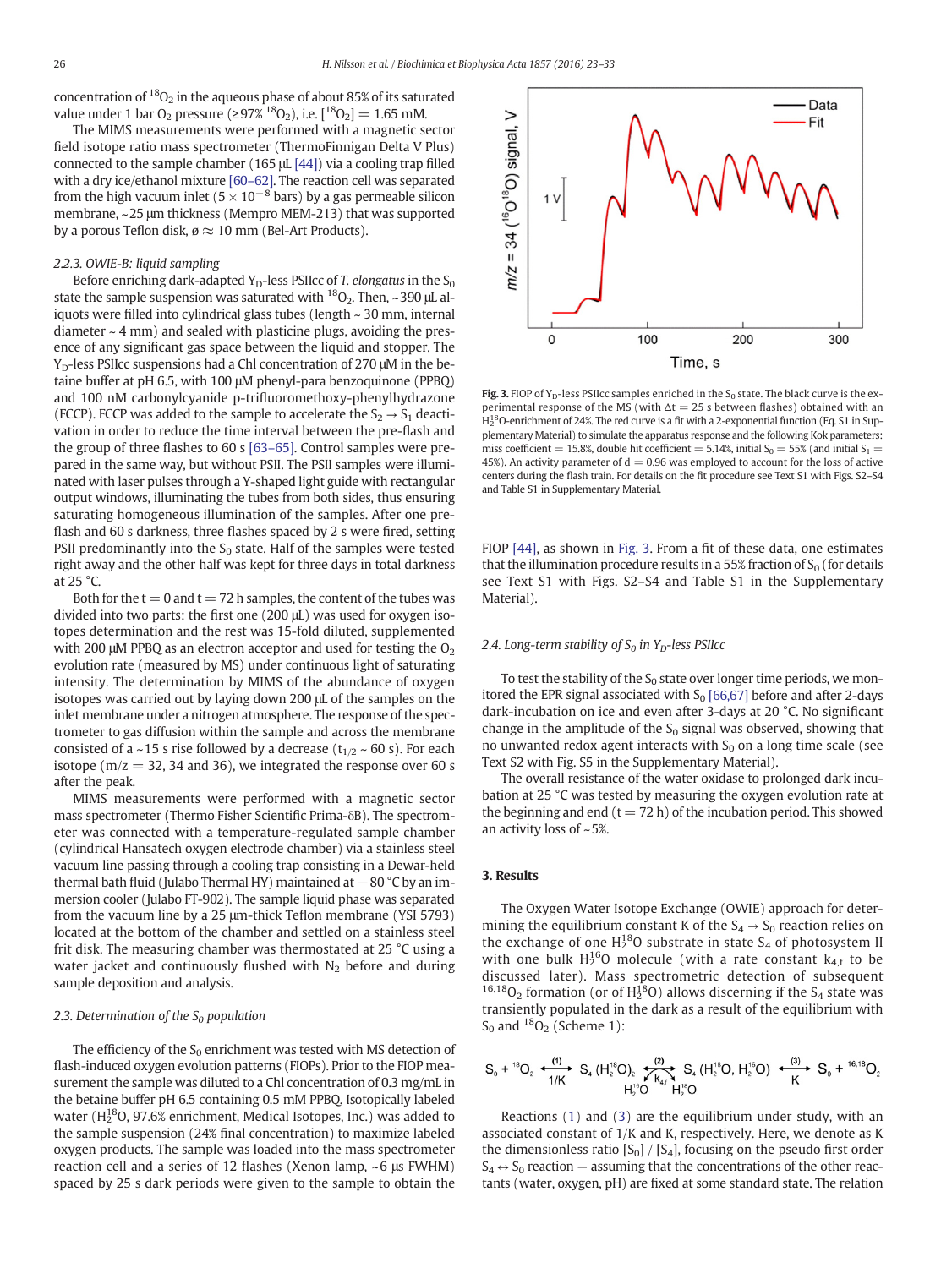<span id="page-4-0"></span>of K with the midpoint potentials and concentrations of the reactants is examined in detail in the [Discussion](#page-5-0) section.

The above scheme is simplified in several respects: proton binding/ release reactions are not specifically considered and neither are equilibria between sub-states of  $S<sub>4</sub>$ , which will be discussed later. Some production of  $16O<sub>2</sub>$  may also occur from the exchange of both substrate water molecules, but this is a second order process that can be neglected.

The exchange of the substrate water molecules in state  $S_3$  has been shown to occur with two different rate constants [\[29,44,68\]](#page-9-0). One water molecule " $W_f$ " is exchanged in the tens of milliseconds range (in the present material,  $k_{3,f} \approx 40 \text{ s}^{-1}$  at 20 °C and 19 s<sup>-1</sup> at 10 °C [\[49,69\]\)](#page-10-0), whereas the other one, " $W_s$ ", is more tightly bound, with an exchange rate about 50-fold slower. In a recent study of water exchange in the  $S_4$  state, using PSII with substituted cofactors ( $Sr^{2+}$  for  $Ca^{2+}$ ; Br<sup>−</sup> or I<sup>−</sup> for Cl<sup>−</sup>) in order to increase the lifetime of the S<sub>4</sub> state [\[45\]](#page-9-0), it was shown that the exchange rates of both water-substrates are drastically slowed in state  $P_{680}Y_Z^{ox}M_3$  as compared to  $P_{680}Y_ZM_3^+$  $(S<sub>3</sub>)$ . However, as argued in the [Discussion](#page-5-0) section, the exchange cannot be totally blocked in the  $S_4$  state, because of the equilibria between substates of S<sub>4</sub>. Here we adopt the conservative assumption under which the substrate water exchange properties in state  $\rm P^{*-}_{680}Y_ZM^{+}_3$  (belonging to the S<sub>4</sub> set) are unmodified with respect to the  $P_{680}Y_ZM_3^+$  (S<sub>3</sub>) state [\(Fig. 2](#page-1-0)). In this case, the exchange rates in  $S_4$  should be slowed (with respect to  $S_3$ ) by a factor that cannot exceed the equilibrium constant  $K_{PZ} = [P_{680}Y_Z^{ox}M_3]/[P_{680}^{*+}Y_ZM_3^+]$ , i.e. about 130 (see [Discussion](#page-5-0) section). The exchange rate denoted  $k_{4,f}$  is thus  $\geq k_{3,f}/K_{PZ}$ .

On that basis, we now establish the equation for the OWIE production of  $16,18$ O<sub>2</sub> when incubating PSII-enriched in state S<sub>0</sub> (denoting the concentration as  $[S_0]$ ) for a time lapse t. Since  $k_{4,f}$  is much slower than the equilibration rate in equilibrium ([1\)](#page-2-0) — which is about 1000 s<sup>-1</sup>  $[70-76]$  $[70-76]$  – the concentration of  $S_4(H_2^{18}O)_2$  remains constant and close to its equilibrium value; since the same is true for equilibrium [\(3](#page-6-0)), basically all  $S_4(H_2^{18}O;H_2^{16}O)$  that is formed in reaction (2) will give rise to  $16,18$ O<sub>2</sub> formation. We also make the assumption (experimentally substantiated below) that the OWIE process causes a negligible relative depletion of  ${}^{18}O_2$ ; similarly, [S<sub>0</sub>] remains constant since it is returned by reaction ([3\)](#page-6-0). With these simplifications we obtain a 'steady-state approximation' with a pseudo-zero order rate equation for  $16,18$ O<sub>2</sub> formation:

$$
\begin{aligned} \left[ \n^{16,18}O_2 \right]_{OWIE} &= t \times k_{4,f} \times \left[ S_4 \left( H_2^{18}O \right)_2 \right] \\ &= \frac{t \times k_{4,f} \times [S_0] \times \left[ \n^{18}O_2 \right]}{[O_2]_0} \times \frac{1}{K} = \frac{X}{K}. \end{aligned} \tag{2}
$$

 $[16,18$ O<sub>2</sub> low<sub>IE</sub> is the concentration of  $16,18$ O<sub>2</sub> produced by the OWIE process;  $\binom{18}{2}$  is the concentration of dissolved  $\binom{18}{2}$  and  $\binom{0}{2}$  is the standard concentration of  $O_2$  ( $[O_2]_0 = 276$   $\mu$ M; solubility of  $O_2$ in water at 298 K in 1 atm air); thus  $[S_4(H_2^{18}O)_2]$  equals  $[S_0]$  /  $K \times [1802] / [02]$  at the applied partial oxygen pressure. X is a shorthand notation for the first factor in Eq. (2): it is the OWIE production that would correspond to the same amount of PSII maintained in the  $S_4$  state. Recently reported negative clustering effects for  $^{18}$ O-isotopes are in the −0.4‰ range for photosynthetic water oxidation [\[77\]](#page-10-0) and thus without consequence for our experiments.

For this method to be a sensitive probe for the equilibrium constant K one needs PSII centers that do not inactivate and maintain a high  $S_0$ population during extended periods (2–3 days) of dark-incubation with  $18O<sub>2</sub>$  at physiological temperatures. PSII centers are known to be predominantly in the  $S_1$  state after dark-adaptation. This has been explained by the reduction of  $S_2$  and  $S_3$  back to  $S_1$ , and the slow  $(t_{1/2} = 10-70$  min at 20 °C in T. elongatus thylakoids [\[56,78,79\]\)](#page-10-0) oxidation of  $S_0$  to  $S_1$  by the oxidized auxiliary tyrosine  $Y_D$  ( $Y_D^{ox}$ ), which is generally in its oxidized form after illumination. To stabilize  $S_0$  over long

periods of time one needs to either chemically reduce Y<sub>D</sub>, or replace  $Y_D$  with a redox inert amino acid by mutation. Since a  $Y_D$ -less mutant was available (D2-Y160F-PSII) for T. elongatus [\[56\],](#page-10-0) we employed this sample for the OWIE experiments. Test measurements showed (see [Sections 2.3 and 2.4](#page-3-0)) that the rate of oxygen evolution of the  $Y_D$ -less PSIIcc preparation dropped only by 5% during a 72 h incubation at 25 °C, and that our flash–illumination sequence employed prior to the OWIE experiments produced  $S_0$ -enriched  $Y_D$ -less PSIIcc with an S state distribution of 55%  $S_0$  and 45%  $S_1$ . EPR measurements confirmed that this  $S_0$  population is stable at 20 °C for 48–72 h (see Text S2 with Fig. S5 in the Supplementary Material).

One additional technical challenge is that according to Henry's law the concentration of oxygen in water is only a small fraction of that in the gas phase above (see [Section 2.2.1\)](#page-2-0). We ran two series of experiments to cope with this. In the OWIE-A approach a gas phase was present in the incubation vials and a gas aliquot, kept small enough to keep the gas pressure above the liquid phase nearly unchanged, was taken and introduced into the mass spectrometer to probe for a change in the  $16,18$ O<sub>2</sub>/ $18$ O<sub>2</sub> ratio, while in the OWIE-B approach the samples were devoid of a significant gas phase within plasticine-plugged tubes and an aqueous aliquot was used for MIMS detection of the  $O<sub>2</sub>$ isotopologues.

OWIE-A. Fig. 4 summarizes the results of the OWIE-A experiment in which the  $S_0$ -enriched Y<sub>D</sub>-less PSIIcc were incubated in the dark at 2  $^{\circ}$ C for up to 48 h in the presence of  ${}^{18}O_2$  within septum-sealed glass vials. As controls,  $S_1$  samples and buffer samples were exposed to the same treatment. The data in Fig. 4 display the  $^{16,18}O_2/^{18}O_2$  ratio as a function of incubation time for the three sample types. In case of a  $^{16,18}O_2$  production via the OWIE effect one expects that this ratio (blue squares in Fig. 4) increases with time above those of the two controls (black circles and triangles in Fig. 4; this was not observed within the accuracy of the experiments. In order to obtain a lower estimate for K, this finding is analyzed more quantitatively below.

From the experimental scatter we estimate the standard deviation in the determination of the <sup>16,18</sup>O<sub>2</sub>/<sup>18</sup>O ratio to  $\sigma = 3.8 \times 10^{-4}$ . Fig. 4 shows that all data points were found within the  $\pm 2\sigma$  interval (dashed horizontal lines) with respect to the average value, which corresponds to the  $16,18$ O<sub>2</sub> content of the  $18$ O<sub>2</sub>-enriched gas used during incubation (solid line). With this 2  $\sigma$  threshold, the smallest deviation of the  $16,18$ O<sub>2</sub>/18O<sub>2</sub> ratio that we should be able to resolve was thus about 7.5  $\times$  10<sup>-4</sup>. To convert this into a threshold for OWIE production detection expressed as a concentration, we multiply this value by the average  $^{18}O_2$  concentration in the gas phase (1/22.6 M  $\times$  0.97  $\times$  0.85)

Fig. 4.  $16,18$ O<sub>2</sub>/18O<sub>2</sub> isotopologue ratio of the  $18$ O<sub>2</sub>-enriched gas phase in septum-sealed vials as a function of incubation time (hours) in presence of either  $Y_D$ -less PSIIcc enriched in the  $S_0$  state (squares) or  $S_1$ -state (circles), or of water (triangles). For experimental details see [Section 2.2.2](#page-2-0) (OWIE-A).

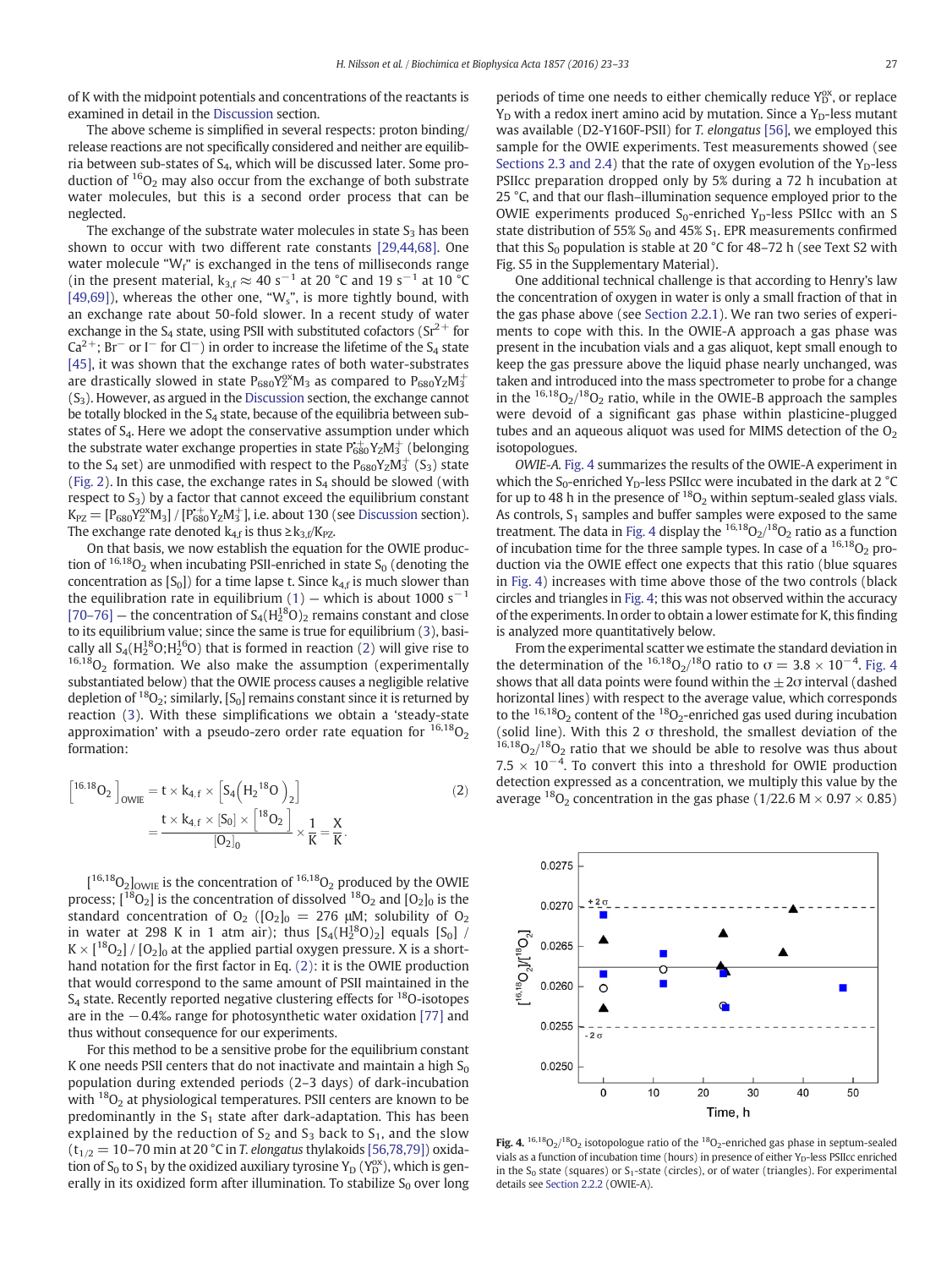<span id="page-5-0"></span>

| <b>Table 1</b>           |
|--------------------------|
| Summary of OWIE results. |

|                  | $\sqrt{2}$<br>$\mathbf{S}$ | $[S_0]$ ( $\mu$ M)                           | $[{}^{18}O_2]$ ( $\mu$ M) | $\sim$ $-$<br>ĸ4               | $X(\mu M)$                                                            | $[{}^{16,18}O_2]_{\text{OWIE}}$ (µM) | п                                                                          |
|------------------|----------------------------|----------------------------------------------|---------------------------|--------------------------------|-----------------------------------------------------------------------|--------------------------------------|----------------------------------------------------------------------------|
| OWIE-A<br>OWIE-B | 172,800<br>259,200         | $\sim$<br>33.Z<br>.<br>т. э<br>$\sim$ $\sim$ | 1650<br>716               | 0.077<br>$-$<br>$0.440 s^{-1}$ | 10 <sup>6</sup><br>$\sim$<br>4.2 $\times$<br>10 <sup>6</sup><br>△ ر…ي | ≤28.1<br>____<br>$\le 0.12$          | $.5\times10^5$<br>. .<br>$\leq 1.5$<br>$\geq$ 1.0 $\times$ 10 <sup>7</sup> |

 $k_{4f}$  is  $k_{3f}$  / 130 as explained in the text, with  $k_{3f} = 10 s^{-1}$  at 2 °C (OWIE-A) or 57 s<sup>-1</sup> at 25 °C (OWIE-B), as extrapolated from an Arrhenius plot from data at 20 °C and 10 °C [\[45,69\].](#page-9-0) X (see Eq. [\(2\)](#page-4-0)) is the product of the four preceding columns divided by the reference oxygen concentration [O<sub>2</sub>]<sub>0</sub> = 276 μM. The value of [S<sub>0</sub>] corresponds to 0.55 × [PSIIcc], with [PSIIcc] estimated from the chlorophyll concentration assuming 35 Chl/PSII. The average <sup>18</sup>O<sub>2</sub> concentration takes into account the solubility of O<sub>2</sub> in water at the experimental temperature, the enrichment of the <sup>18</sup>O<sub>2</sub> gas employed and the leakage of <sup>18</sup>O<sub>2</sub> out of the vial during incubation. For details see [Section 2.2](#page-2-0).

and get a figure of 27.4  $\mu$ M <sup>16,18</sup>O<sub>2</sub>. Since at the employed N<sub>G</sub>/N<sub>L</sub> ratio and T = 275 K only 3.1% of the  $O_2$  is dissolved in the buffer (Eq. [\(1\)](#page-2-0) and [Section 2.2.2](#page-2-0)), the detectable  $16,18$ O<sub>2</sub> production is only marginally larger than that,  $[16,1802]_{\text{OWIE}} \leq 28.1 \text{ }\mu\text{M}.$ 

On the basis of the parameters summarized in Table 1, the value of X in Eq. [\(2\)](#page-4-0) can be computed as  $X = 4.2 \times 10^6$   $\mu$ M. Taking into account the above derived upper limit for  $[{}^{16,18}O_2]_{\text{OWIE}}$ , we obtain, using Eq. [\(2\),](#page-4-0) a first lower limit for the equilibrium constant:  $K \geq 1.5 \times 10^5$ .

OWIE-B. Fig. 5 summarizes the results of the OWIE-B experiment, in which we tried to avoid any gas phase about the PSII suspension and assayed directly the liquid phase by isotope ratio MIMS. Since for this experiment all  $16,18$ O<sub>2</sub> contained in the  $18$ O<sub>2</sub>-enriched gas and from incoming air was mathematically subtracted (see below), any  $^{16,18}O<sub>2</sub>$ production should lead to a positive deviation from the zero line of the  $16,18$ O<sub>2</sub>/ $18$ O<sub>2</sub> ratio. This is obviously not the case since the blue symbols (D, E) signifying the  ${}^{16,18}O_2/{}^{18}O_2$  ratio obtained with the 'best' S<sub>0</sub>-enriched Y<sub>D</sub>-less PSIIcc samples fall right into the 2 $\sigma$  uncertainty range of the experiment.

For these experiments seven tubes containing  $Y_D$ -less PSIIcc in <sup>18</sup>O<sub>2</sub>-enriched medium were prepared and submitted to preilluminations for  $S_0$  enrichment. Seven control tubes containing no PSII were prepared in the same way. Two samples of each sort were tested right away by MIMS (" $t=0$ ", in fact within a couple of hours) and the remaining  $2 \times 5$  samples were tested after 72 h incubation in the dark at 25 °C. The main difficulty in this procedure is achieving bubble-free, well-sealed samples. The plasticine plugs



Fig. 5. Data from a OWIE-B experiment involving a 72 h incubation. The horizontal scale is the  $[16O<sub>2</sub>] / [18O<sub>2</sub>]$  ratio measured on each sample. This increases during the incubation period due to imperfect tightness of the tubes. The vertical scale is the  $\binom{16,18}{2}/\binom{18}{2}$  ratio of each sample, corrected by subtracting a base line:  $a \times \binom{16}{2} / \binom{18}{2} + b$  (with a = 0.0396 and b =  $4.54 \times 10^{-3}$ ), which takes into account the isotopic compositions of the  $\alpha$ ygen from the air and from the gas used for  ${}^{18}O_2$ -enrichment. In the absence of any additional isotopic conversion (such as the OWIE process), the data points should be close to zero within experimental accuracy (e.g., between the  $\pm 2$   $\sigma$  lines shown in the figure). The data points are featured as letters: A (two points), controls without PSIIcc and short incubation time (t = 0 h). B, controls without PSIIcc, incubated for t = 72 h. C, samples with S<sub>0</sub>-enriched PSIIcc at t = 0 h. D, E, samples with S<sub>0</sub>-enriched PSIIcc at t = 72 h. Sample E is the "best" sample with less air contamination (smaller  $[^{16}O_2]/[^{18}O_2]$ ) than D. The standard deviation σ was computed from points A, B, C (8 samples).

were in fact more or less leaky, resulting in a progressive loss of  $18O<sub>2</sub>$  of variable extent. Three PSII samples had to be rejected: two were too leaky and had reached complete equilibration with air at  $t = 72$  h and one tube was rejected because of a sizeable bubble, in which most of the putative OWIE-produced  $16,18$ O<sub>2</sub> would have partitioned. In the two remaining tubes (points D and E in Fig. 5), the  $^{18}O<sub>2</sub>$  concentration was still relatively high and its value was used to estimate the average  $18,180$  concentration during the incubation, assuming exponential decay. The initial value required in this computation was taken as the average from the  $t = 0$  samples (1.38 mM — this is slightly above the equilibrium concentration predicted by Henry's law, due to using a cool medium and overpressure when preparing the sample). In this experimental round and in preliminary tests, we obtained little scatter in the measurements run at  $t = 0$ , because the imperfect plug tightness is inconsequential at short times. In the "best" sample (i.e. with minimal leakage, point E), the final amount of  ${}^{18}O_2$  was 310 µM and the computed average  $[{}^{18}O_2] = 716$  µM. This value and other parameters involved in Eq. [\(2\)](#page-4-0) are featured in Table 1, leading to  $X \approx 1.3 \times 10^6 \,\mu$ M.

Based on the control samples and also using the  $t = 0$  PSIIcc samples, we can compute the standard deviation for the determination of the <sup>16,18</sup>O<sub>2</sub>/<sup>18</sup>O<sub>2</sub> ratio:  $\sigma = 1.9 \times 10^{-4}$ . Clearly, the results obtained for the two PSII samples at  $t = 72$  h (points D and E in [Fig. 4\)](#page-4-0) give  $16,18$ O<sub>2</sub>/18</sub>O<sub>2</sub> ratios that are within the  $\pm 2$  o interval: we thus have again a negative result showing that the actual OWIE production must have been below the detection threshold. Considering the best sample in which the final amount of  $^{18}O_2$  was 0.31 mM (point E), and assuming a 2  $\sigma$  discrimination, we estimate that the detection threshold of  $16,18$ O<sub>2</sub> in this experiment was 0.12 μM. Thus, we conclude that  $[16,18$ O<sub>2</sub>]<sub>OWIF</sub>  $\leq$  0.12  $\mu$ M, which implies that, with the above value of  $X, K \ge 1.0 \times 10^{7}$ .

# 4. Discussion

#### 4.1. OWIE experiments

According to current knowledge, the  $S_4$  state encompasses at least three detectable sub-states as featured in [Fig. 2B](#page-1-0). Reaction [\(1\)](#page-2-0) is the electron transfer from tyrosine  $Y_Z$  to  $P_{680}^+$ , taking place in the 100 ns time range [80–[82\].](#page-10-0) Reaction ([2](#page-4-0)) is a proton release step occurring in the 100 μs time range [83-[88\]](#page-10-0). The thereby formed state,  $P_{680}Y_Z^{ox}M_3$ , is the longest-lived one, with a lifetime of about 1 ms. Its decay is accompanied by the release of  $O_2$  and of the last proton and re-formation of  $S_0$ without a resolvable intermediate; it thus corresponds to the ratelimiting reaction in the water oxidation process [\[84,89](#page-10-0)–92].

The free energy gap between  $P_{680}^{+}/P_{680}$  and  $Y_Z^{ox}/Y_Z$ , in the presence of  $M^{+}$ , is probably about 13 meV (see [\[5,13\],](#page-9-0) Supplementary Material Text S3 and references therein). Furthermore, according to Refs. [\[25,84\],](#page-9-0) one may expect a pK<sub>a</sub>  $\approx$  4.6 (in the presence of Y<sub>Z</sub><sup>ox</sup>) for the group which releases a proton on step (2). This is inferred from pH titrations showing inhibition of the  $S_4 \rightarrow S_0$  transition around pH = 4.6, which corresponds to a free energy difference of 59 meV  $\times$  (pH  $-$  pK<sub>a</sub>) = 112 meV at pH 6.5 for the  $H^+$  releasing step. This implies an overall free energy gap of  $\approx$  125 meV between states  $P_{680}^{*+}Y_ZM_3^+$  and  $P_{680}Y_Z^{0x}M_3$  and thus an equilibrium constant  $K_{PZ} \approx 130$ . In the recent study of substratewater exchange in the  $S_4$  state [\[45\]](#page-9-0) a slowing of the exchange rate of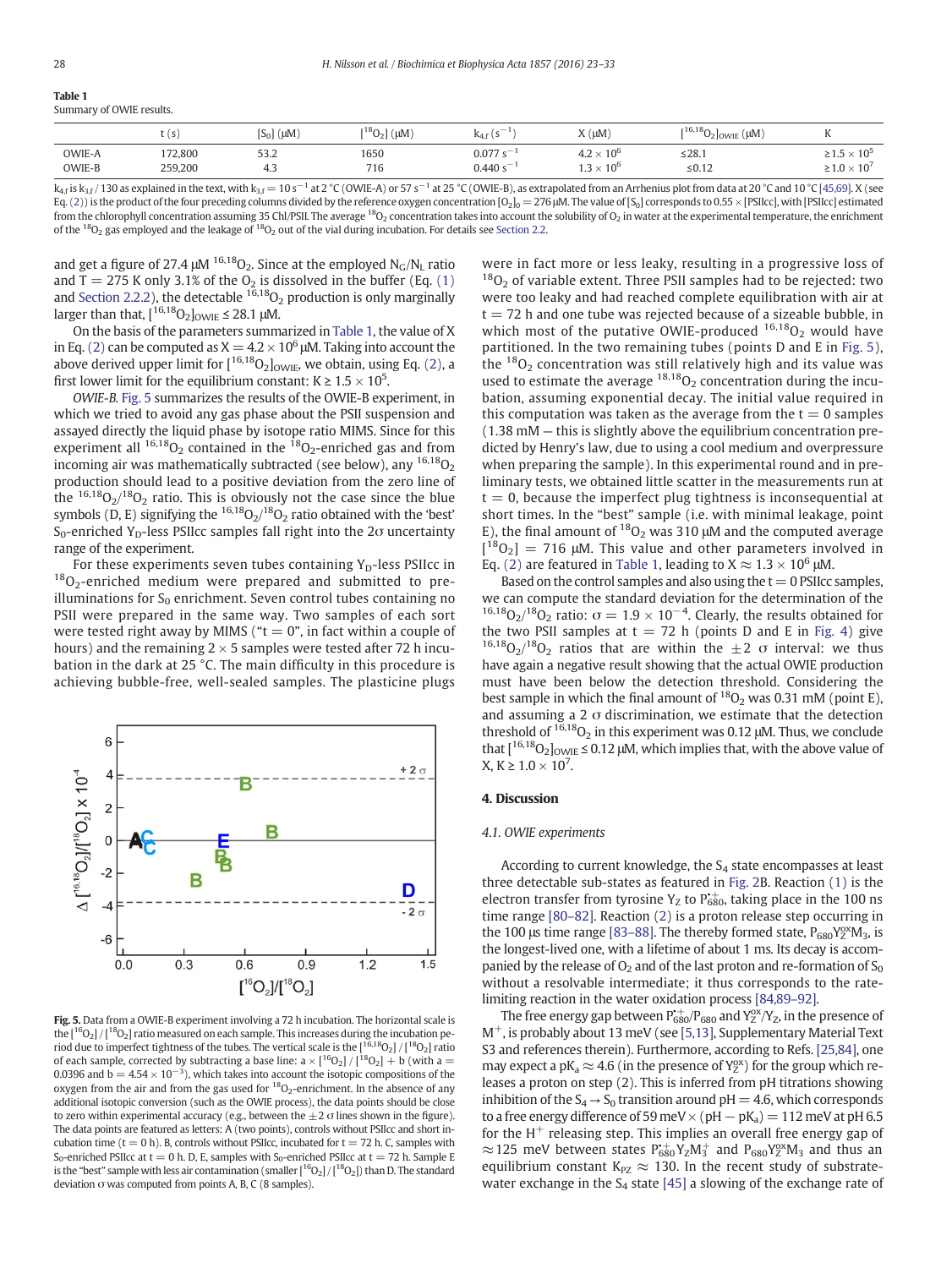<span id="page-6-0"></span>both substrates in  $S_4$  by a factor of at least 100 with respect to  $S_3$  state was observed. Several possibilities were considered as to the origin of the 'blocked' exchange in  $S_4$ . In one of these, the blocking is a result of the deprotonation step (2) in [Fig. 2](#page-1-0) B. This would imply a  $\approx$  100-fold slowing of the exchange rates (the equilibrium constant of step 2). In other interpretations the exchange is already blocked in state  $P_{680}Y_2^{ox}M_3^+$  due either to a rearrangement of the H-bond network caused by  $Y_Z$  oxidation, or to a possible requirement for an uphill reduc-tion of Mn<sup>IV</sup> by (reduced) Y<sub>Z</sub> [\[45,93\]](#page-9-0). In such cases, the only sub-state of  $S_4$  where water exchange occurs at the same rate as in  $S_3$  would be state  $\rm P_{680}^{*+}$ Y<sub>Z</sub>M $_3^+$  and the effective exchange rates observed in S<sub>4</sub> would be slowed by  $K_{PZ} \approx 130$  with respect to  $S_3$ . This conservative hypothesis was adopted here, giving  $k_{4,f} = k_{3,f}/130$ .

According to the OWIE-B experiments ([Table 1](#page-5-0)), the lower bound for K is  $\approx$  1.0 × 10<sup>7</sup> and thus  $\Delta G_0(S_4 \rightarrow S_0)_{\text{OWIE}} \geq 410$  meV. We thus conclude that the  $S_4 \rightarrow S_0$  reaction is highly exergonic, much above the range that is presently accessible to investigations using high oxygen pressure. In the following, we argue that such a high equilibrium constant should not appear as a surprise: it could actually be expected from both experimental and theoretical knowledge.

# 4.2. The  $S_0/S_4$  equilibrium constant seen from the photo-oxidation side

# 4.2.1. Equation for the equilibrium constant K

In this section we recall the relation of K with the midpoint potential of the reactants and their concentration ( $pH$ ,  $[O_2]$ ). The redox equilibrium between the  $O_2/H_2O$  and  $S_4/S_0$  couples implies:

$$
E_{O2} + \frac{RT}{4F} \ln \frac{[O_2] [H^+]^4}{[H_2 O]^2} = E_{40} + \frac{RT}{4F} \ln \frac{[S_4] [H^+]^n}{[S_0]}
$$
(3)

R is the gas constant, T the absolute temperature, F the Faraday constant;  $E_{O2}$  and  $E_{40}$  are standard potentials for the  $O_2/H_2O$  and  $S_4/S_0$ couples, respectively. The factor 4 accounts for the fact that we are dealing with 4-electron reactions. The exponent n for  $[H^+]$  in the right hand side denotes the number of protons that are released when going from  $S_0$  to  $S_4$  (through the photochemical pathway). This is related to the number of protons m released during the  $S_4 \rightarrow S_0 + O_2 + m H^+$  process  $(m= 4 - n)$ , i.e. the difference between the 4 protons released by water oxidation and the n protons re-bound by the enzyme in  $S_0$ . For defining  $E_{40}$  and n, it is important to specify which  $S_4$  sub-state is actually considered. From the photochemical formation of S<sub>4</sub> (state  $\rm P^{*+}_{680}Y_{Z}M^{+}_{3})$  to its relaxation to  $S_0$ , 1.5–2 protons are released (with little pH dependence in the pH 6–7.5 range) [\[38](#page-9-0)–40], while 2–2.5 protons are released at earlier steps of the Kok's cycle. Incidentally, a non-integer value is not aberrant: it would just mean that some centers release one net proton and some release none, due to the  $pK_a$ 's of the groups involved in the process, which includes the deprotonation of water and proton binding to the  $S_0$  state of the enzyme. For simplicity, we have adopted in this paper a round figure of 2 protons released in the overall  $S_4$  to  $S_0$  process. As illustrated in [Fig. 2,](#page-1-0) their release occurs in two steps, a rapid  $(-100 \,\mu s)$ release of 1 H<sup>+</sup>, associated with the formation of  $P_{680}Y_Z^{ox}M_3$ , and a slower release accompanying the  $\sim$  1 ms transition to S<sub>0</sub> [\[83](#page-10-0)–86]. So, if we adopt the convention that Eq. (3) applies to state  $P_{680}Y_Z^{ox}M_3$  (the longest lived member of the  $S_4$  family), one has m  $\approx$  1 and the standard potential  $E_{40}$  is understood in reference to that state.

As to the other specifications of standard conditions in Eq. (4), we adopt T = 298 K, pH = 7 and  $[0_2]$  = 276  $\mu$ M and  $[H_2O]$  = 56 M. The value of  $E_{O2}$  under such conditions is 805 mV. By normalizing the reactants to these standard conditions and converting to decimal log, one obtains after rearranging Eq. (3):

$$
\log K \equiv \log\left(\frac{[S_0]}{[S_4]}\right)_{eq} = \frac{E_{40} - 805}{15} + pH - 7 - \log\frac{p_{02}}{0.21}.
$$
 (4)

Here,  $p_{02}$  stands for the partial pressure of  $O_2$  in atm and the release of  $m = 1$  proton is assumed. The factor 15 is the rounded numerical value of  $ln(10) \times RT / 4F = 14.78$  mV at 298 K.

# 4.2.2. Information from previous work about the potential  $E_{40}$  of the  $S_4/S_0$ redox couple

In the various approaches mentioned thus far, the focus has been on the  $S_4 \rightarrow S_0$  reaction. But, since we are dealing with a cycle, estimates for E40 or K can also be obtained by considering the sequence of  $S_0 \rightarrow S_1 \rightarrow \ldots \rightarrow S_4$  reactions, which create four holes at the mean potential  $E_{40}$  [\[25,37\].](#page-9-0) In each of these four light-driven steps the energy gained by the system corresponds to that delivered by  $P_{680}^{+}$  minus the loss involved in stabilizing the positive hole on its final location. Thus, the potential of the  $S_i/S_i = 1$  couple is equal to the potential of the  $P_{680}^{+}/P_{680}$ couple,  $E_P$ , minus a potential drop which corresponds to the free energy change occurring during the  $P_{680}^{+}Y_ZM_{j-1} \rightarrow P_{680}Y_ZM_{j}$  reaction, which we note  $\Delta G_0(S_i)$ . One should take into account, however, the fact that the midpoint potential of  $P_{680}$  is sensitive to the presence of the additional positive charge of the  $Mn_4CaO<sub>5</sub>$  cluster in the  $S<sub>2</sub>$  and  $S<sub>3</sub>$  states (i.e. the  $M_2^+$  and  $M_3^+$  states featured in [Fig. 2A](#page-1-0)). We denote by  $E_P$  and  $E_P^+$  the potential of  $P_{680}$  in the absence or presence of the additional charge, respectively. Evidence for this effect appears in the kinetics of  $P_{680}^{+}$  reduction and as an electrochromic shift of the  $P_{680}$  absorption spectrum. The analysis of these effects in Text S3 of the Supplemental Material allows a rough estimate of the potential shift  $E_P^+$ - $E_P \approx 50$  mV. Therefore, the total energy accumulated is (in eV units) 2  $E_P + 2 E_P^+$  minus the sum of the  $\Delta G_0(S_i)$  (with  $i = 1...4$ ). These free energy drops have been estimated in previous work, as compiled below:

- (i)  $\Delta G_0(S_2)$ : on the basis of recombination rates this was estimated at ~240 meV (see the [Discussion](#page-5-0) section and Refs. [\[11,13\]\)](#page-9-0)
- (ii) From the ~15 °C lower temperature of the thermoluminescence band associated with the  $S_3Q_A^-$  recombination as compared to  $S_2Q_A^-$  [\[94,95\]](#page-10-0) one infers [\[96\]](#page-10-0) a  $\Delta G_0(S_3)$  that is smaller by ~40 meV than  $\Delta G_0(S_2)$ ; thus  $\Delta G_0(S_3)$  ~ 200 meV
- (iii) As mentioned above [\(Section 4.1\)](#page-5-0), the free energy gap between  $P_{680}^{+}/P_{680}$  and  $Y_Z^{0x}/Y_Z$  is (in the presence of the M<sup>+</sup> charge) about 13 meV (in the stabilized state reached after a few μs) [\[13\].](#page-9-0) Adding the 112 meV further stabilization due to proton release in the  $P_{680}Y_Z^{ox}M_3^+ \rightarrow P_{680}Y_Z^{ox}M_3$  step [\(Fig. 2](#page-1-0)), one obtains (for state  $P_{680}Y_Z^{ox}M_3$ ):  $\Delta G_0(S_4) \sim 125$  meV.
- (iv) According to Vass and Styring the potential difference between the  $S_2/S_1$  and  $S_1/S_0$  couples is ~210 meV [\[97\]](#page-10-0). We adopt  $\Delta G_0(S_1) \approx 240 + 210 = 450$  meV.

These values are summarized in [Fig. 6.](#page-7-0) The average stabilization in the four steps (i–iv) is thus  $\approx$  255 meV, and E<sub>40</sub> = E<sub>P</sub><sup> $\prime$ </sup> - 255 mV, where  $E_P' = (E_P + E_P^+) / 2$ . The midpoint potential of  $P_{680}^+/P_{680}$ , in absence of an extra positive charge on the  $Mn_4$ CaO<sub>5</sub> cluster, has been estimated at  $E_P = +1265$  mV or  $E_P = +1170-1210$  mV [\[11,14\]](#page-9-0). Adopting the range 1170–1265 mV for  $E_P$ , and accordingly 1220–1315 mV for  $E_P^+$ , one obtains  $E_{40}$  in the range  $+$  940 mV to  $+$  1035 mV. The gap between these values is here entirely due to the uncertainty on  $E<sub>P</sub>$ , but uncertainties on some other ingredients are important as well so that the "error bar" may still be larger. When inserted into Eq. (4) (with  $pH = 7$ ,  $p_{02} = 0.21$  atm and T = 298 K), these values locate K in a range of 10<sup>9</sup>-10<sup>15</sup>. The 100 mV "uncertainty" for midpoint potential results in a very large range for K, because we are dealing with a fourelectron reaction. In this respect, the impact of having  $n = 4$  in the RT/nF factor may have been overlooked in previous literature: a moderate potential difference  $E_{40} - E_{02} = 100$  mV, for instance corresponds to an equilibrium constant  $\sim$  10<sup>7</sup>, because the "driving force" is in fact  $4 \times 100$  meV.

Prior to the high pressure experiments starting with the work by Clausen and Junge [\[52\],](#page-10-0) a first estimation of K was reported by Vos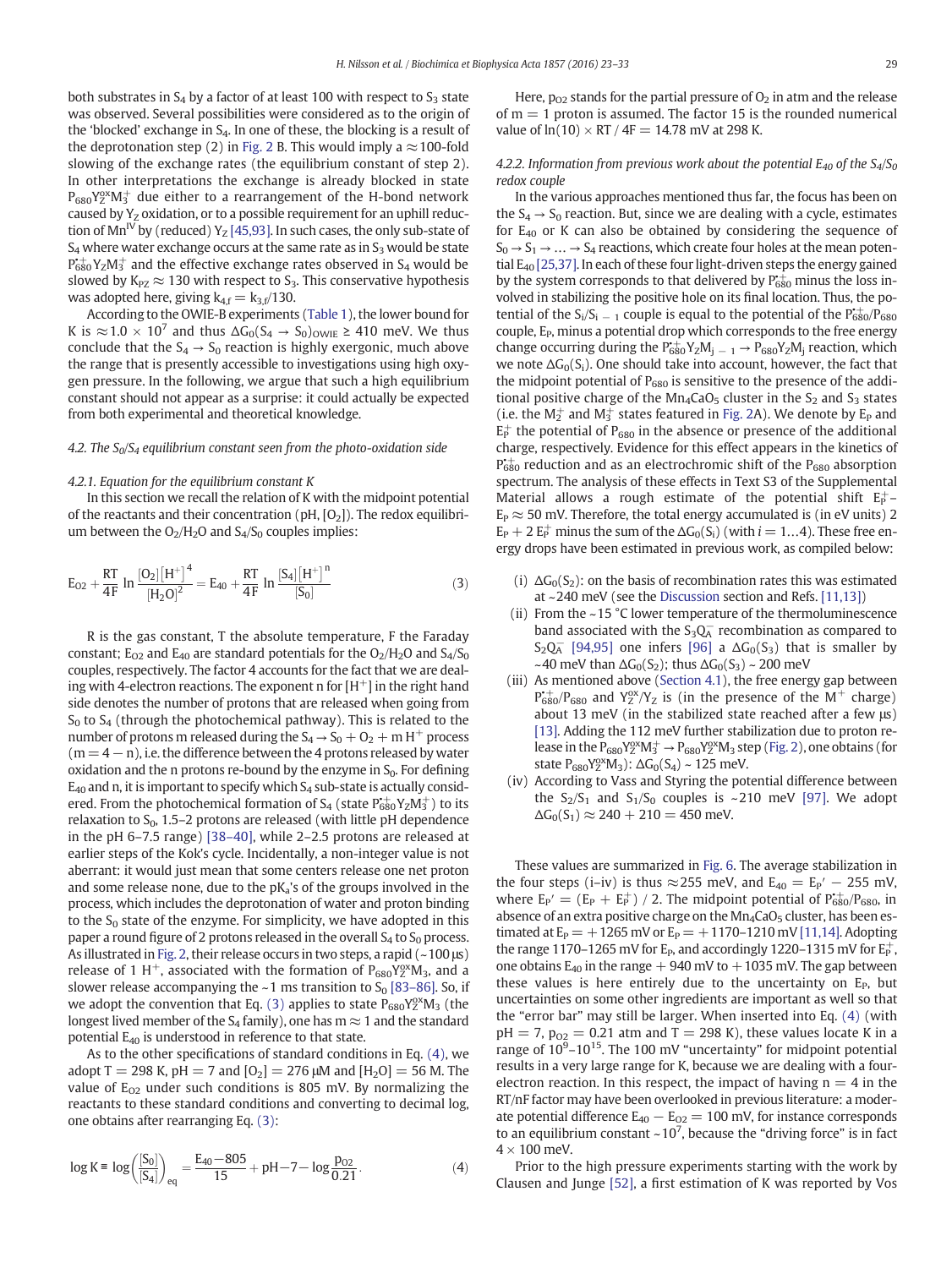<span id="page-7-0"></span>

 $S_0 = P_{680} Y_z M_0$ 

Fig. 6. Diagram visualizing the stepwise energy gain due to successive photon absorption by PSII. The energy difference between the initial S<sub>0</sub> and final S<sub>0</sub> states is stored in the bonds of the oxygen molecule formed by water splitting at the Mn<sub>4</sub>CaO<sub>5</sub> cluster and by the entropic contributions discussed in Section 4.3. E<sub>p</sub> is the potential of  $P_{680}^{*}$  $P_{680}$  in presence of M (S<sub>0</sub> and S<sub>1</sub> states), while E<sub>P</sub> is the potential for the same redox couple in presence of M<sup>+</sup> (S<sub>2</sub> and S<sub>3</sub> states). This difference can be estimated to be  $\approx$  50 mV (see Text S3 in Supplementary Material). The maximal current literature estimate of  $E_P = 1265$  mV was adopted for this Figure, and the range to the lower recent literature estimate for  $E_P = 1170$  mV is indicated by gray bars [\[11,14\].](#page-9-0) The lower edge of the gray bar for the energy level of the S<sub>4</sub> reference state P<sub>680</sub>Y<sup>ox</sup>M<sub>3</sub> results from adopting the lower estimate for E<sub>p</sub>/E<sub>p</sub><sup>+</sup> in the preceding charge separations.  $E_{O2}$  and  $E_{40}$  are the standard potentials for the O<sub>2</sub>/H<sub>2</sub>O and S<sub>4</sub>/S<sub>0</sub> couples, respectively. The potential drops occurring after the light absorptions correspond to the free energy changes occurring during the  $P_{680}^{+}Y_ZM_{j-1} \rightarrow P_{680}Y_ZM_j$  reactions, which we denote  $\Delta G_0(S_i)$ .

et al. from an electroluminescence study [\[36\]](#page-9-0). The equilibrium constant for the  $P_{680}Y_Z^{0x}M_3 \to P_{680}Y_Z S_0 (O_2)$  reaction was estimated at K  $\approx$  65 (or  $\Delta G_0 \approx 105$  meV; as emphasized above this would mean that E<sub>40</sub> lies only  $105/4 = 26$  mV above  $E_{O2}$ ). This was derived from the decay of the amplitude of the electroluminescence spike when varying the delay between the (third) flash and the voltage pulse used as a probe. The information concerns the 1.2 ms phase accompanying  $O<sub>2</sub>$  formation and should thus correspond to K as defined here. According to the authors, however, a slower (100 ms) stabilization phase involving a further factor of more than 10 is also taking place. They ascribed this phase to  $O_2$  release from the enzyme, in line with their earlier – and controversial – estimate for this reaction [\[98\]](#page-10-0) (see Refs. [70,73–[75,99\]](#page-10-0) for studies supporting a fast release of  $O<sub>2</sub>$ ). Thus, according to this work, the value of K, including the stabilization accompanying  $O<sub>2</sub>$  release, should be K  $\approx$  650; or only 65 if the 100 ms phase is ignored. Clearly, there is a huge discrepancy between these estimates and the much larger values obtained above from data concerning the oxidative part of the cycle  $(10^9 - 10^{15})$ . One may note that in the approach of Vos and colleagues, the value obtained for K relies crucially on the ascription of the weak electroluminescence signal detected at times ≥10 ms to the equilibrium concentration of  $Y_Z^{ox}$  formed by the reaction of  $S_0$  with  $O_2$ . Any background signal (e.g.  $Y_Z^{ox}$  formed through equilibrium with  $Y_D^{ox}$ ) or inaccuracy concerning the corrections made for the acceptor side relaxation or a "non-oscillating component" could cause serious under-estimation of K.

In the recent energy schemes elaborated by Siegbahn, based on density functional theory, the energy gap found for the  $S_4-S_0$  reaction is 400 meV [\[19\]](#page-9-0) or 750 meV [\[100\]](#page-10-0) (the larger value being due to a reevaluation of the  $P_{680}^{+}/P_{680}$  potential). This corresponds to a K in the  $10^{7}$ – $10^{12}$  range, thus in agreement with the high value suggested in the present work. It should be noticed, however, that in these energy schemes, the  $P_{680}^+Y_zM_3^+ \rightarrow P_{680}Y_2^{ox}M_3^+$  reaction is significantly uphill by 170 meV [\[19\]](#page-9-0) or 90 meV [\[100,101\]](#page-10-0), at odds with experimental evidence showing that the oxidation of  $Y_Z$  by  $P_{680}^{+}$  is thermodynamically favorable and precedes the proton release occurring in the  $P_{680}Y_Z^{0x}M_3^+ \to P_{680}Y_Z^{0x}M_3 + H^+$  reaction [\[13,84\].](#page-9-0) While we do agree that the  $P_{680}^{+}/P_{680}$  potential must be somewhat higher (by about 50 mV; Text S3 in Supplementary Material) in  $S_2$  and  $S_3$  due to the extra positive charge in the OEC, we think that this effect was overestimated (170–250 mV) by Siegbahn [\[100\]](#page-10-0) in relation with the unfounded assumption that proton release electrostatically induced by  $P_{680}^{+}$  precedes its reduction by  $Y_Z$  [\[100\].](#page-10-0)

#### 4.3. Entropy of product release and activation energy

Here, we revisit in the present context the considerations previously developed by Krishtalik concerning the energetics of the reaction  $S_4 \rightarrow S_0 + O_2 + m H^+$  [\[102\].](#page-10-0) The release of the products (O<sub>2</sub> and H<sup>+</sup>) implies an increase in translational and rotational entropy, which is an obligatory component of the  $\Delta G_0$ . This component turns out to be quite significant, especially as the reference state adopted is not the usual 1 M convention, but 276 μM for O<sub>2</sub> and  $10^{-7}$  M for protons. This has important consequences for the evolutionary tuning of the enzyme, which has to cope with this obligatory component of the driving force.

The energetics of product release from the active site can be tackled by considering a pathway where one first turns off the forces exerted by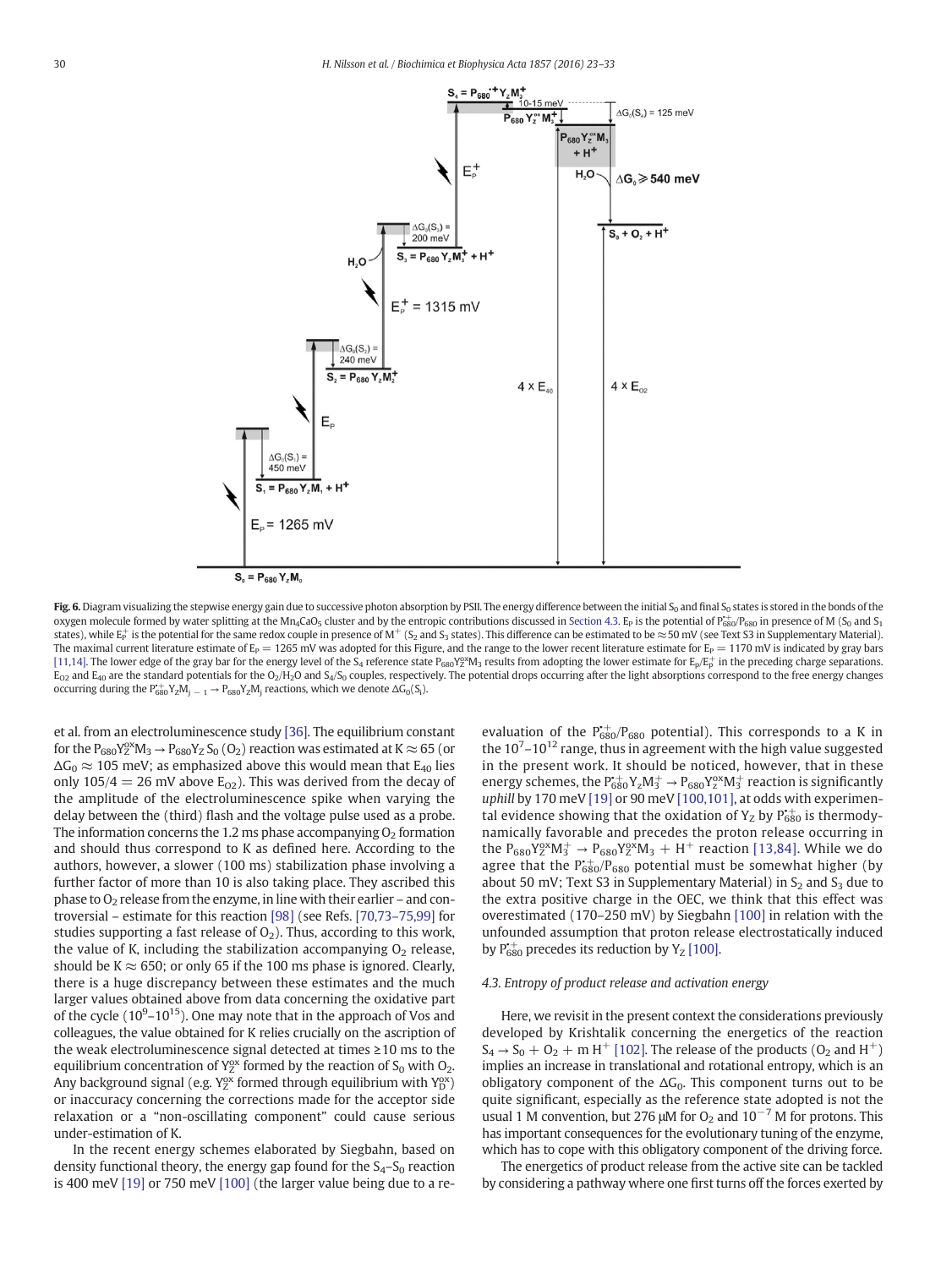

Fig. 7. A scheme showing the constraints to the energetic landscape implied by the release of the  $O_2$  and H<sup>+</sup> products. The free energy drop from the release intermediate to the dissociated product state is essentially entropic (blue) and occurs in the external domain  $(\Delta G_{\text{ex}})$ . The protein may tune the contribution  $\Delta G_{\text{in}}$  related to the internal domain and reduce the overall  $\Delta G_0$  below  $\Delta G_{\text{ex}}$ , as assumed here. However, the release intermediate is a fixed passage point, so that the activation free energy  $\Delta G^{\ddagger}$  cannot be smaller than  $\Delta G_{\rm in}$ .

the protein on a given product in the active site before letting it diffuse into the external medium. In the intermediate state thus postulated (denoted henceforth as "release intermediate"), the product remains in the same region of space, but the protein is replaced by solvent. The solvation energy is thus assumed to have reached its relaxed value and the only thermodynamic force that remains is the change in translational and rotational entropy implied by the escape from the confined initial region of space. A simple reasoning related to the "cratic" (mixing) approach [\[103\]](#page-10-0) is to consider that in the release intermediate the site is occupied by the product (with mole fraction 1), while in the final state it is occupied with frequencies  $56/([O_2]_0 + 56)$  and  $[O_2]_0$  /  $([O_2]_0 + 56)$  by water and by the O<sub>2</sub> product, respectively (the concentration of water is taken as 56 M). This predicts an entropy change of R  $\times$  ln(56 / [O<sub>2</sub>]<sub>0</sub>). For the release of O<sub>2</sub> at [O<sub>2</sub>]<sub>0</sub> = 273 µM and T = 298 K, one obtains  $T\Delta S = 314$  meV. For the release of one proton to the medium at  $pH = 7$ , this gives  $T\Delta S = 516$  meV.

There has been a long-standing debate on the correctness of this and of alternative approaches (see e.g. Refs. [104–[107\]\)](#page-10-0). Theoretical and experimental arguments supporting the cratic approach can be found in a recent study [\[107\]](#page-10-0) and, conservatively, we retain here the cratic estimate for translational entropy, which results in smaller values than obtained from other approaches. And, also conservatively, we ignore (for lack of data) the rotational entropy contribution. Thus, the minimum entropic contribution to the  $\Delta G_0$  due to product release is  $314 + 516 = 830$  meV. The protein has no grip on this "extra enzyme" contribution, that we denote  $\Delta G_{\rm ex}$  (see Fig. 7). The enzymatic domain of the reaction concerns what happens between the bound substrate state and the release intermediate and we denote by  $\Delta G_{\text{in}}$  this "intra enzyme" contribution. Whereas  $\Delta G_{\rm ex}$  is purely entropic, one expects the entropic contribution to  $\Delta G_{\text{in}}$  to be relatively small. In the overall  $\Delta G_0$  =  $\Delta G_{\text{in}} + \Delta G_{\text{ex}}$ , the component accessible to evolutionary adaptation is obviously  $\Delta G_{\text{in}}$ . The enzyme can lower the magnitude of the  $\Delta G_0$ below the 830 meV corresponding to  $\Delta G_{\rm ex}$  by setting an endergonic  $\Delta G_{\text{in}}$ , as pictured in Fig. 7. There are some advantages in doing this: decreasing the  $\Delta\mathsf{G}_0$  allows a lower midpoint potential for  $\mathrm{P}^{\ast-680/\mathrm{P}_{680},}$ which will increase the reducing power at the electron acceptor side and will also render P $_{\rm 680}^{*+}$  less reactive and hazardous to its environment. On the other hand, as illustrated in Fig. 7, one cannot decrease  $\Delta G_0$  by too much, because this would result in too large an activation energy for the reaction. Indeed, when  $\Delta G_{\text{in}}$  is endergonic, the minimum activation energy is  $|\Delta G_{\text{in}}|$ , because the release intermediate is a fixed passage point.

We can estimate an upper bound for the activation free energy of the  $P_{680}Y_Z^{ox}M_3 \rightarrow P_{680}Y_ZM_0 + O_2$  reaction which occurs with a  $\approx$  1 ms time constant  $(1/k)$  by using Eyring's formula<sup>1</sup> (see [\[108\]](#page-10-0) for caveats regarding the meaning of the pre-exponential factor):  $k =$  $\rm{k_B T}$  /  $\rm{h}\times \rm{exp}(-\Delta G^{\ddagger}/\rm{k_B}T).$  In order to have  $\rm{k}\approx 1000~s^{-1},$  one should set  $\Delta G^{\ddagger}$  = 580 meV. If we adopt this value as the maximum depth of the "binding well" (see Fig. 7), i.e.  $|\Delta G_{\text{in}}| \leq 580$  meV, this implies  $\Delta\mathsf{G}_0$  ≥ 830–580 = 250 meV, hence K ≥ 10<sup>4</sup>. Any additional "bump" locating the transition state above the energy level of the release intermediate, which is likely to happen, will result in a larger K. Thus again, this analysis shows that low values of the equilibrium constant such as estimated by Vos et al. [\[36\]](#page-9-0) or by Clausen and Junge [\[52\]](#page-10-0) are not plausible.

The activation enthalpy of the  $S_4 \rightarrow S_0 + O_2$  reaction has been estimated in the 210–400 meV range by a number of studies (see Refs. [\[5,76,109,110\]](#page-9-0)). Thus, the enthalpic depth of the binding well is at most  $\approx$  400 meV, which is in line with the above estimate  $|\Delta G_{\text{in}}| \leq 580$  meV. If the entropic contributions to  $\Delta G_{\text{in}}$  are small, one would have  $\Delta G_0 \geq 830-400 = 430$  meV, corresponding to  $K \geq 10^7$ . Another relevant piece of information arises from the photothermal beam deflection experiments reported in [\[111\].](#page-10-0) This work concluded that the  $Y_2^{0x}S_3 \rightarrow Y_ZS_0 + O_2$  reaction is slightly exothermic (i.e.  $\Delta H_0 \approx -210$  meV, but a value of 0 was within experimental accuracy). This would locate the bound state enthalpy level close to or above that of the release intermediate, implying that the activation enthalpy of 300–400 meV is essentially due to a bump locating the transition state above the release state. In this case, if entropic contributions to the  $\Delta G_{\text{in}}$  were negligible, one would have  $\Delta G_0 \geq 830$  meV and  $K \geq 10^{14}$ , which is close to the upper limit  $(10^{15})$  estimated in the previous section.

# 5. Conclusions

The experimental approaches and the theoretical analyses reported in this paper point to a much larger driving force for the  $S_4 \rightarrow S_0$  reaction than generally believed. Using a new experimental approach (OWIE), which offers a very high sensitivity, we obtained a negative result that pushes the lower bound for K above  $1.0 \times 10^7$ . This is close to the lower bound that we obtained independently by using the available information on the energetics of the S-state transitions ( $10^9 \le K \le 10^{15}$ ). Finally, following Krishtalik [\[102\],](#page-10-0) we pointed to the importance of the entropic contribution to the overall driving force due to the release of products. Photosystem II can lower the  $\Delta G_0$  to some extent, but this occurs at the expense of an increased activation barrier. Hence, for ensuring kinetic efficiency, K must be  $\geq 10^4$ . This lower bound must still be significantly raised if one takes into account current estimates for the activation enthalpy and the finding of a slightly exothermic overall reaction.

#### Transparency document

The [Transparency document](http://creativecommons.org/licenses/by-nc-nd/4.0/) associated with this article can be found, in online version.

<sup>1</sup> The purpose here is essentially to obtain a rough order of magnitude for the maximum activation energy compatible with a 1 ms reaction. The Eyring (transition state) theory may not be fully suitable here, since e.g. the reaction involves electron transfer steps which are better handled by the Marcus theory.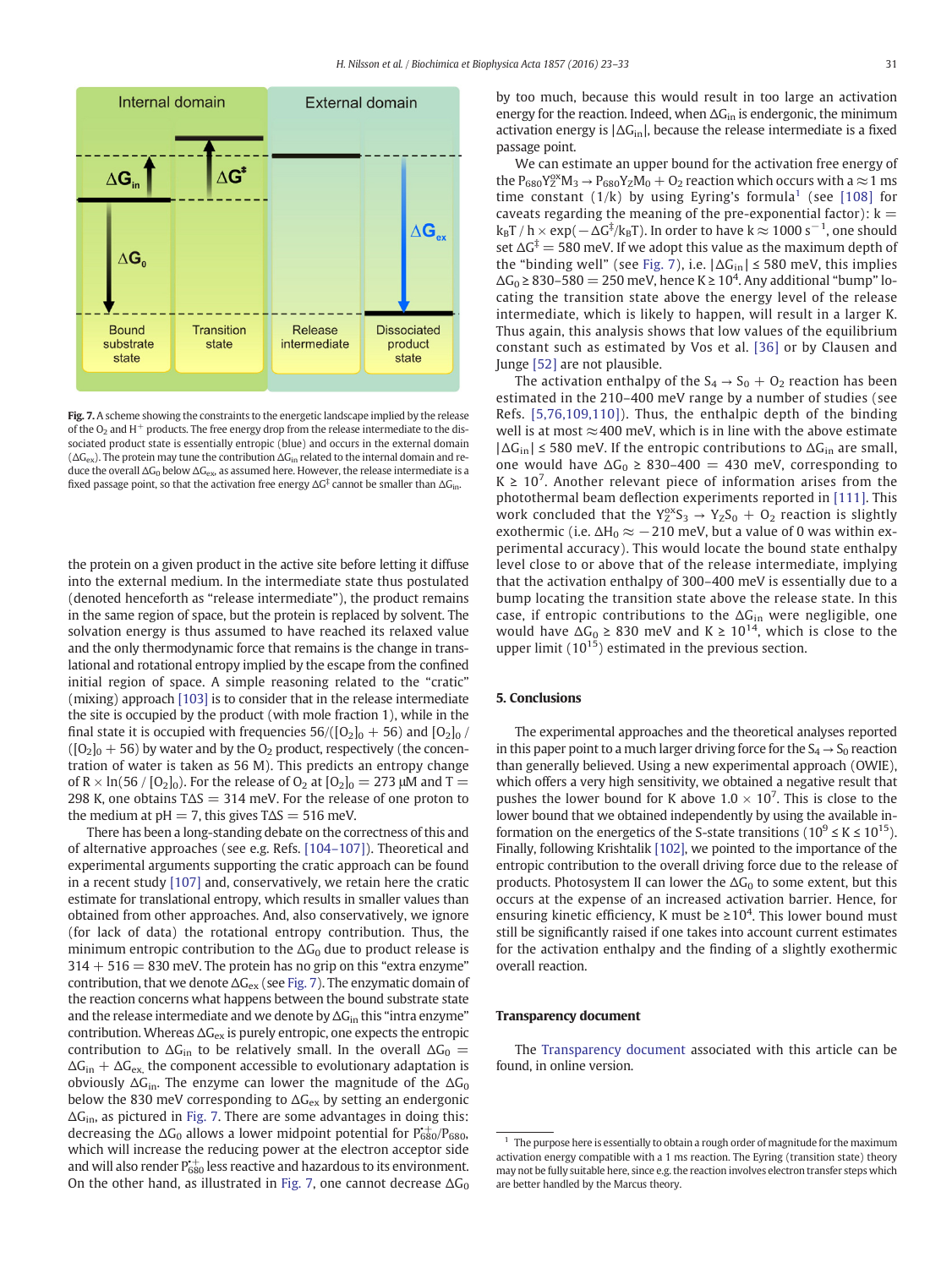# <span id="page-9-0"></span>Acknowledgments

Alain Boussac is acknowledged for the gift of the various T. elongatus preparations used in this study. He also performed the EPR measurements concerning the stability of the  $S_0$  state and contributed with his ideas and advice. We thank Miwa Sugiura for providing the  $Y_D$ -less mutant (D2-Y160F) employed in the OWIE experiments, and Dmitriy Shevela for preparing the final Figures. Financial support was received from Energimyndigheten (36648-1; JM), the Strong Research Environment Solar Fuels Umeå (Umeå University; JM), the Artificial Leaf Project Umeå (K&A Wallenberg Foundation, KAW 2011.0055; JM), COST Action CM1205 CARISMA (Catalytic Routines for Small Molecule Activation; JM), CNRS and the "Initiative d'Excellence" program from the French State (Grant "DYNAMO", ANR-11-LABX-0011-01; FR), and the HélioBiotec platform, funded by EU, Région PACA, French Ministry of Research and CEA (to LC).

# Appendix A. Supplementary data

Supplementary data to this article can be found online at [http://dx.](http://dx.doi.org/10.1016/j.bbabio.2015.09.011) [doi.org/10.1016/j.bbabio.2015.09.011.](http://dx.doi.org/10.1016/j.bbabio.2015.09.011)

### References

- [1] [T. Faunce, S. Styring, M.R. Wasielewski, G.W. Brudvig, A.W. Rutherford, J.](http://refhub.elsevier.com/S0005-2728(15)00199-1/rf0005) [Messinger, A.F. Lee, C.L. Hill, H. de Groot, M. Fontecave, D.R. MacFarlane, B.](http://refhub.elsevier.com/S0005-2728(15)00199-1/rf0005) [Hankamer, D.G. Nocera, D.M. Tiede, H. Dau, W. Hillier, L.Z. Wang, R. Amal, Arti](http://refhub.elsevier.com/S0005-2728(15)00199-1/rf0005)ficial [photosynthesis as a frontier technology for energy sustainability, Energy Environ.](http://refhub.elsevier.com/S0005-2728(15)00199-1/rf0005) [Sci. 6 \(2013\) 1074](http://refhub.elsevier.com/S0005-2728(15)00199-1/rf0005)–1076.
- [2] [A.R. Holzwarth, M.G. Müller, M. Reus, M. Nowaczyk, J. Sander, M. Rögner, Kinetics](http://refhub.elsevier.com/S0005-2728(15)00199-1/rf0010) [and mechanism of electron transfer in intact photosystem II and in the isolated](http://refhub.elsevier.com/S0005-2728(15)00199-1/rf0010) [reaction center: pheophytin is the primary electron acceptor, Proc. Natl. Acad.](http://refhub.elsevier.com/S0005-2728(15)00199-1/rf0010) [Sci. U. S. A. 103 \(2006\) 6895](http://refhub.elsevier.com/S0005-2728(15)00199-1/rf0010)–6900.
- [3] [G. Renger, The light reactions of photosynthesis, Curr. Sci. 98 \(2010\) 1305](http://refhub.elsevier.com/S0005-2728(15)00199-1/rf0015)–1319.
- [4] [G.D. Scholes, G.R. Fleming, A. Olaya-Castro, R. van Grondelle, Lessons from nature](http://refhub.elsevier.com/S0005-2728(15)00199-1/rf0020) [about solar light harvesting, Nat. Chem. 3 \(2011\) 763](http://refhub.elsevier.com/S0005-2728(15)00199-1/rf0020)–774.
- [5] [G. Renger, Mechanism of light induced water splitting in photosystem II of oxygen](http://refhub.elsevier.com/S0005-2728(15)00199-1/rf0025) evolving photosynthetic organisms, [Biochim. Biophys. Acta 1817 \(2012\) 1164](http://refhub.elsevier.com/S0005-2728(15)00199-1/rf0025)–1176.
- [6] [A.W. Rutherford, A. Osyczka, F. Rappaport, Back-reactions, short-circuits, leaks and](http://refhub.elsevier.com/S0005-2728(15)00199-1/rf0030) [other energy wasteful reactions in biological electron transfer: redox tuning to](http://refhub.elsevier.com/S0005-2728(15)00199-1/rf0030) survive life in  $O<sub>2</sub>$ , FEBS Lett. 586 (2012) 603-616.
- [7] [T. Cardona, A. Sedoud, N. Cox, A.W. Rutherford, Charge separation in photosystem II: a](http://refhub.elsevier.com/S0005-2728(15)00199-1/rf0035) [comparative and evolutionary overview, Biochim. Biophys. Acta 1817 \(2012\) 26](http://refhub.elsevier.com/S0005-2728(15)00199-1/rf0035)–43.
- [8] [D.J. Vinyard, G.M. Ananyev, G.C. Dismukes, Photosystem II: the reaction center of](http://refhub.elsevier.com/S0005-2728(15)00199-1/rf0040) [oxygenic photosynthesis, Annu. Rev. Biochem. 82 \(2013\) 577](http://refhub.elsevier.com/S0005-2728(15)00199-1/rf0040)–606.
- [9] [E. Romero, R. Augulis, V.I. Novoderezhkin, M. Ferretti, J. Thieme, D. Zigmantas, R.](http://refhub.elsevier.com/S0005-2728(15)00199-1/rf0045) [van Grondelle, Quantum coherence in photosynthesis for ef](http://refhub.elsevier.com/S0005-2728(15)00199-1/rf0045)ficient solar-energy [conversion, Nat. Phys. 10 \(2014\) 677](http://refhub.elsevier.com/S0005-2728(15)00199-1/rf0045)–683.
- [10] N. Nelson, W. Junge, Structure and energy transfer in photosystems of oxygenic photosynthesis, Annu. Rev. Biochem. 84 (2015), http://dx.doi.org/[10.1146/annurev](http://dx.doi.org/10.1146/annurev-biochem-092914-041942)[biochem-092914-041942](http://dx.doi.org/10.1146/annurev-biochem-092914-041942).
- [11] [F. Rappaport, M. Guergova-Kuras, P.J. Nixon, B.A. Diner, J. Lavergne, Kinetics and](http://refhub.elsevier.com/S0005-2728(15)00199-1/rf0055) [pathways of charge recombination in photosystem II, Biochemistry 41 \(2002\)](http://refhub.elsevier.com/S0005-2728(15)00199-1/rf0055) [8518](http://refhub.elsevier.com/S0005-2728(15)00199-1/rf0055)–8527.
- [12] [M. Grabolle, H. Dau, Energetics of primary and secondary electron transfer in pho](http://refhub.elsevier.com/S0005-2728(15)00199-1/rf0060)[tosystem II membrane particles of spinach revisited on basis of recombination](http://refhub.elsevier.com/S0005-2728(15)00199-1/rf0060)fl[uorescence measurements, Biochim. Biophys. Acta 1708 \(2005\) 209](http://refhub.elsevier.com/S0005-2728(15)00199-1/rf0060)–218.
- [13] [F. Rappaport, B.A. Diner, Primary photochemistry and energetics leading to the](http://refhub.elsevier.com/S0005-2728(15)00199-1/rf0065) [oxidation of the \(Mn\)4Ca cluster and to the evolution of molecular oxygen in pho](http://refhub.elsevier.com/S0005-2728(15)00199-1/rf0065)[tosystem II, Coord. Chem. Rev. 252 \(2008\) 259](http://refhub.elsevier.com/S0005-2728(15)00199-1/rf0065)–272.
- [14] [T. Shibamoto, Y. Kato, M. Sugiura, T. Watanabe, Redox potential of the primary plasto](http://refhub.elsevier.com/S0005-2728(15)00199-1/rf0070)quinone electron acceptor  $Q_A$  in photosystem II from [Thermosynechococcus elongatus](http://refhub.elsevier.com/S0005-2728(15)00199-1/rf0070) [determined by spectroelectrochemistry, Biochemistry 48 \(2009\) 10682](http://refhub.elsevier.com/S0005-2728(15)00199-1/rf0070)–10684.
- [15] [A.-M.A. Hays, I.R. Vassiliev, J.H. Golbeck, R.J. Debus, Role of D1-His190 in proton](http://refhub.elsevier.com/S0005-2728(15)00199-1/rf0075)[coupled electron transfer reactions in photosystem II: a chemical complementa](http://refhub.elsevier.com/S0005-2728(15)00199-1/rf0075)[tion study, Biochemistry 37 \(1998\) 11352](http://refhub.elsevier.com/S0005-2728(15)00199-1/rf0075)–11365.
- [16] [F. Rappaport, A. Boussac, D.A. Force, J. Peloquin, M. Brynda, M. Sugiura, S. Un, R.D.](http://refhub.elsevier.com/S0005-2728(15)00199-1/rf0080) [Britt, B.A. Diner, Probing the coupling between proton and electron transfer in](http://refhub.elsevier.com/S0005-2728(15)00199-1/rf0080) [photosystem II core complexes containing a 3-](http://refhub.elsevier.com/S0005-2728(15)00199-1/rf0080)fluorotyrosine, J. Am. Chem. Soc. [131 \(2009\) 4425](http://refhub.elsevier.com/S0005-2728(15)00199-1/rf0080)–4433.
- [17] [J. Yano, J. Kern, K. Sauer, M.J. Latimer, Y. Pushkar, J. Biesiadka, B. Loll, W. Saenger, J.](http://refhub.elsevier.com/S0005-2728(15)00199-1/rf0085) [Messinger, A. Zouni, V.K. Yachandra, Where water is oxidized to dioxygen:](http://refhub.elsevier.com/S0005-2728(15)00199-1/rf0085) structure of the photosynthetic Mn<sub>4</sub>Ca cluster, Science 314 (2006) 821-825.
- [18] [H. Dau, A. Grundmeier, P. Loja, M. Haumann, On the structure of the manganese](http://refhub.elsevier.com/S0005-2728(15)00199-1/rf0090) [complex of photosystem II: extended-range EXAFS data and speci](http://refhub.elsevier.com/S0005-2728(15)00199-1/rf0090)fic atomic[resolution models for four S-states, Philos. Trans. R. Soc. Lond. B 363 \(2008\)](http://refhub.elsevier.com/S0005-2728(15)00199-1/rf0090) 1237–[1243.](http://refhub.elsevier.com/S0005-2728(15)00199-1/rf0090)
- [19] P.E.M. Siegbahn, Structures and energetics for  $O<sub>2</sub>$  [formation in photosystem II, Acc.](http://refhub.elsevier.com/S0005-2728(15)00199-1/rf0095) [Chem. Res. 42 \(2009\) 1871](http://refhub.elsevier.com/S0005-2728(15)00199-1/rf0095)–1880.
- [20] [Y. Umena, K. Kawakami, J.R. Shen, N. Kamiya, Crystal structure of oxygen-evolving](http://refhub.elsevier.com/S0005-2728(15)00199-1/rf0100) [photosystem II at a resolution of 1.9 Å, Nature 473 \(2011\) 55](http://refhub.elsevier.com/S0005-2728(15)00199-1/rf0100)–61.
- [21] [M. Suga, F. Akita, K. Hirata, G. Ueno, H. Murakami, Y. Nakajima, T. Shimizu, K.](http://refhub.elsevier.com/S0005-2728(15)00199-1/rf0105) [Yamashita, M. Yamamoto, H. Ago, J.R. Shen, Native structure of photosystem II at](http://refhub.elsevier.com/S0005-2728(15)00199-1/rf0105) [1.95 angstrom resolution viewed by femtosecond X-ray pulses, Nature 517](http://refhub.elsevier.com/S0005-2728(15)00199-1/rf0105) [\(2015\) 99](http://refhub.elsevier.com/S0005-2728(15)00199-1/rf0105)–103.
- [22] [A. Boussac, N. Ishida, M. Sugiura, F. Rappaport, Probing the role of chloride in pho](http://refhub.elsevier.com/S0005-2728(15)00199-1/rf0110)tosystem II from Thermosynechococcus elongatus [by exchanging chloride for iodide,](http://refhub.elsevier.com/S0005-2728(15)00199-1/rf0110) [Biochim. Biophys. Acta 1817 \(2012\) 802](http://refhub.elsevier.com/S0005-2728(15)00199-1/rf0110)–810.
- [23] [E.M. Sproviero, K. Shinopoulos, J.A. Gascon, J.P. McEvoy, G.W. Brudvig, V.S.](http://refhub.elsevier.com/S0005-2728(15)00199-1/rf0115) [Batista, QM/MM computational studies of substrate water binding to the](http://refhub.elsevier.com/S0005-2728(15)00199-1/rf0115) [oxygen-evolving centre of photosystem](http://refhub.elsevier.com/S0005-2728(15)00199-1/rf0115) II, Philos. Trans. R. Soc. Lond. B 363 [\(2008\) 1149](http://refhub.elsevier.com/S0005-2728(15)00199-1/rf0115)–1156.
- [24] [H. Dau, C. Limberg, T. Reier, M. Risch, S. Roggan, P. Strasser, The mechanism of](http://refhub.elsevier.com/S0005-2728(15)00199-1/rf0120) [water oxidation: from electrolysis via homogeneous to biological catalysis,](http://refhub.elsevier.com/S0005-2728(15)00199-1/rf0120) [ChemCatChem 2 \(2010\) 724](http://refhub.elsevier.com/S0005-2728(15)00199-1/rf0120)–761.
- [25] [I. Zaharieva, J.M. Wichmann, H. Dau, Thermodynamic limitations of photosyn](http://refhub.elsevier.com/S0005-2728(15)00199-1/rf0125)[thetic water oxidation at high proton concentrations, J. Biol. Chem. 286 \(2011\)](http://refhub.elsevier.com/S0005-2728(15)00199-1/rf0125) 18222–[18228.](http://refhub.elsevier.com/S0005-2728(15)00199-1/rf0125)
- [26] [H. Dau, I. Zaharieva, M. Haumann, Recent developments in research on water](http://refhub.elsevier.com/S0005-2728(15)00199-1/rf0130) [oxidation by photosystem II, Curr. Opin. Chem. Biol. 16 \(2012\) 3](http://refhub.elsevier.com/S0005-2728(15)00199-1/rf0130)–10.
- [27] J. Messinger, T. Noguchi, J. Yano, Photosynthetic O<sub>2</sub> evolution, in: T.J. Wydrzynski, W. Hillier (Eds.) Molecular Solar Fuels RSC, London, 2012, pp. 163–207.
- [28] [N. Cox, D.A. Pantazis, F. Neese, W. Lubitz, Biological water oxidation, Acc. Chem.](http://refhub.elsevier.com/S0005-2728(15)00199-1/rf0135) [Res. 46 \(2013\) 1588](http://refhub.elsevier.com/S0005-2728(15)00199-1/rf0135)–1596.
- [29] N. Cox, J. Messinger, Refl[ections on substrate water and dioxygen formation,](http://refhub.elsevier.com/S0005-2728(15)00199-1/rf0140) [Biochim. Biophys. Acta 1827 \(2013\) 1020](http://refhub.elsevier.com/S0005-2728(15)00199-1/rf0140)–1030.
- [30] [N. Cox, M. Retegan, F. Neese, D.A. Pantazis, A. Boussac, W. Lubitz, Electronic](http://refhub.elsevier.com/S0005-2728(15)00199-1/rf0145) [structure of the oxygen-evolving complex in photosystem II prior to O](http://refhub.elsevier.com/S0005-2728(15)00199-1/rf0145)–O bond [formation, Science 345 \(2014\) 804](http://refhub.elsevier.com/S0005-2728(15)00199-1/rf0145)–808.
- [31] J.-R. Shen, The structure of photosystem II and the mechanism of water oxidation in photosynthesis, Annu. Rev. Plant Biol. 66 (2015), http://dx.doi.org/[10.1146/](http://dx.doi.org/10.1146/annurev-arplant-050312-120129) [annurev-arplant-050312-120129](http://dx.doi.org/10.1146/annurev-arplant-050312-120129).
- [32] [M. Broser, A. Gabdulkhakov, J. Kern, A. Guskov, F. Muh, W. Saenger, A. Zouni,](http://refhub.elsevier.com/S0005-2728(15)00199-1/rf0155) [Crystal structure of monomeric photosystem II from](http://refhub.elsevier.com/S0005-2728(15)00199-1/rf0155) Thermosynechococcus elongatus [at 3.6-Angstrom resolution, J. Biol. Chem. 285 \(2010\) 26255](http://refhub.elsevier.com/S0005-2728(15)00199-1/rf0155)–26262.
- [33] [V. Krewald, M. Retegan, N. Cox, J. Messinger, W. Lubitz, S. DeBeer, F. Neese, D.A.](http://refhub.elsevier.com/S0005-2728(15)00199-1/rf0160) [Pantazis, Metal oxidation states in biological water splitting, Chem. Sci. 6 \(2015\)](http://refhub.elsevier.com/S0005-2728(15)00199-1/rf0160) [1676](http://refhub.elsevier.com/S0005-2728(15)00199-1/rf0160)–1695.
- [34] B. Kok, B. Forbush, M. McGloin, Cooperation of charges in photosynthetic O<sub>2</sub> [evolution, Photochem. Photobiol. 11 \(1970\) 457](http://refhub.elsevier.com/S0005-2728(15)00199-1/rf0165)–476.
- [35] [P. Joliot, B. Kok, Oxygen evolution in photosynthesis, in: Govindjee \(Ed.\), Bioener](http://refhub.elsevier.com/S0005-2728(15)00199-1/rf4170)[getics of Photosynthesis, Academic Press, New York, NY 1975, pp. 387](http://refhub.elsevier.com/S0005-2728(15)00199-1/rf4170)–412.
- [36] [M.H. Vos, H.J. van Gorkom, P.J. van Leeuwen, An electroluminescence study of](http://refhub.elsevier.com/S0005-2728(15)00199-1/rf0175) [stabilization reactions in the oxygen evolving complex of photosystem II, Biochim.](http://refhub.elsevier.com/S0005-2728(15)00199-1/rf0175) [Biophys. Acta 1056 \(1991\) 27](http://refhub.elsevier.com/S0005-2728(15)00199-1/rf0175)–39.
- [37] [J. Messinger, G. Renger, Photosynthetic water-splitting, in: G. Renger \(Ed.\), Primary](http://refhub.elsevier.com/S0005-2728(15)00199-1/rf0180) Processes of Photosynthesis — [Part 2: Basic Principles and Apparatus, The Royal](http://refhub.elsevier.com/S0005-2728(15)00199-1/rf0180) [Society of Chemistry, Cambridge, UK 2008, pp. 291](http://refhub.elsevier.com/S0005-2728(15)00199-1/rf0180)–349.
- [38] [F. Rappaport, J. Lavergne, Proton release during successive oxidation steps of the](http://refhub.elsevier.com/S0005-2728(15)00199-1/rf0185) [photosynthetic water oxidation process](http://refhub.elsevier.com/S0005-2728(15)00199-1/rf0185) — stoichiometries and pH-dependence, [Biochemistry 30 \(1991\) 10004](http://refhub.elsevier.com/S0005-2728(15)00199-1/rf0185)–10012.
- [39] [J. Lavergne, W. Junge, Proton release during the redox cycle of the water oxidase,](http://refhub.elsevier.com/S0005-2728(15)00199-1/rf0190) [Photosynth. Res. 38 \(1993\) 279](http://refhub.elsevier.com/S0005-2728(15)00199-1/rf0190)–296.
- [40] [E. Schlodder, H.T. Witt, Stoichiometry of proton release from the catalytic center in](http://refhub.elsevier.com/S0005-2728(15)00199-1/rf0195) [photosynthetic water oxidation, J. Biol. Chem. 274 \(1999\) 30387](http://refhub.elsevier.com/S0005-2728(15)00199-1/rf0195)–30392.
- [41] [B.R. Velthuys, Akoyunoglou, Spectroscopic studies of the S state transitions of](http://refhub.elsevier.com/S0005-2728(15)00199-1/rf0200) [photosystem II and the interactions of its charged donor chain with lipid-soluble](http://refhub.elsevier.com/S0005-2728(15)00199-1/rf0200) [anions, Proceedings of the Vth International Congress on Photosynthesis, Rehevot,](http://refhub.elsevier.com/S0005-2728(15)00199-1/rf0200) [Balaban 1981, pp. 75](http://refhub.elsevier.com/S0005-2728(15)00199-1/rf0200)–85.
- [42] [Ö. Saygin, H.T. Witt, Evidence for the electrochromic identi](http://refhub.elsevier.com/S0005-2728(15)00199-1/rf0205)fication of the change of [charges in the 4 oxidation steps of the photoinduced water cleavage in photosyn](http://refhub.elsevier.com/S0005-2728(15)00199-1/rf0205)[thesis, FEBS Lett. 187 \(1985\) 224](http://refhub.elsevier.com/S0005-2728(15)00199-1/rf0205)–226.
- [43] [A. Klauss, M. Haumann, H. Dau, Alternating electron and proton transfer steps](http://refhub.elsevier.com/S0005-2728(15)00199-1/rf0210) [in photosynthetic water oxidation, Proc. Natl. Acad. Sci. U. S. A. 109 \(2012\)](http://refhub.elsevier.com/S0005-2728(15)00199-1/rf0210) [16035](http://refhub.elsevier.com/S0005-2728(15)00199-1/rf0210)–16040.
- [44] [J. Messinger, M. Badger, T. Wydrzynski, Detection of](http://refhub.elsevier.com/S0005-2728(15)00199-1/rf0215) one slowly exchanging substrate water molecule in the  $S_3$  [state of photosystem II, Proc. Natl. Acad. Sci.](http://refhub.elsevier.com/S0005-2728(15)00199-1/rf0215) [U. S. A. 92 \(1995\) 3209](http://refhub.elsevier.com/S0005-2728(15)00199-1/rf0215)–3213.
- [45] [H. Nilsson, F. Rappaport, A. Boussac, J. Messinger, Substrate-water exchange in pho](http://refhub.elsevier.com/S0005-2728(15)00199-1/rf0220)[tosystem II is arrested prior to dioxygen formation, Nat. Commun. 5 \(2014\) 4305](http://refhub.elsevier.com/S0005-2728(15)00199-1/rf0220).
- [46] [L. Rapatskiy, N. Cox, A. Savitsky, W.M. Ames, J. Sander, M.M. Nowaczyk, M. Rögner,](http://refhub.elsevier.com/S0005-2728(15)00199-1/rf0225) [A. Boussac, F. Neese, J. Messinger, W. Lubitz, Detection of the water-binding sites](http://refhub.elsevier.com/S0005-2728(15)00199-1/rf0225) [of](http://refhub.elsevier.com/S0005-2728(15)00199-1/rf0225) [the](http://refhub.elsevier.com/S0005-2728(15)00199-1/rf0225) [oxygen-evolving](http://refhub.elsevier.com/S0005-2728(15)00199-1/rf0225) [complex](http://refhub.elsevier.com/S0005-2728(15)00199-1/rf0225) [of](http://refhub.elsevier.com/S0005-2728(15)00199-1/rf0225) [photosystem](http://refhub.elsevier.com/S0005-2728(15)00199-1/rf0225) [II](http://refhub.elsevier.com/S0005-2728(15)00199-1/rf0225) [using](http://refhub.elsevier.com/S0005-2728(15)00199-1/rf0225) [W-band](http://refhub.elsevier.com/S0005-2728(15)00199-1/rf0225) 17[O electron](http://refhub.elsevier.com/S0005-2728(15)00199-1/rf0225)– electron double resonance–[detected NMR spectroscopy, J. Am. Chem. Soc. 134](http://refhub.elsevier.com/S0005-2728(15)00199-1/rf0225) [\(2012\) 16619](http://refhub.elsevier.com/S0005-2728(15)00199-1/rf0225)–16634.
- [47] [F.H.M. Koua, Y. Umena, K. Kawakami, J.R. Shen, Structure of Sr-substituted](http://refhub.elsevier.com/S0005-2728(15)00199-1/rf0230) [photosystem II at 2.1 Å resolution and its implications in the mechanism of](http://refhub.elsevier.com/S0005-2728(15)00199-1/rf0230) [water oxidation, Proc. Natl. Acad. Sci. U. S. A. 110 \(2013\) 3889](http://refhub.elsevier.com/S0005-2728(15)00199-1/rf0230)–3894.
- [48] [M.P. Navarro, W.M. Ames, H. Nilsson, T. Lohmiller, D.A. Pantazis, L. Rapatskiy, M.M.](http://refhub.elsevier.com/S0005-2728(15)00199-1/rf0235) [Nowaczyk, F. Neese, A. Boussac, J. Messinger, W. Lubitz, N. Cox, Ammonia binding to](http://refhub.elsevier.com/S0005-2728(15)00199-1/rf0235) [the oxygen-evolving complex of photosystem II identi](http://refhub.elsevier.com/S0005-2728(15)00199-1/rf0235)fies the solvent–exchangeable oxygen bridge (μ[-oxo\) of the manganese tetramer, Proc. Natl. Acad. Sci. U. S. A. 110](http://refhub.elsevier.com/S0005-2728(15)00199-1/rf0235) [\(2013\) 15561](http://refhub.elsevier.com/S0005-2728(15)00199-1/rf0235)–15566.